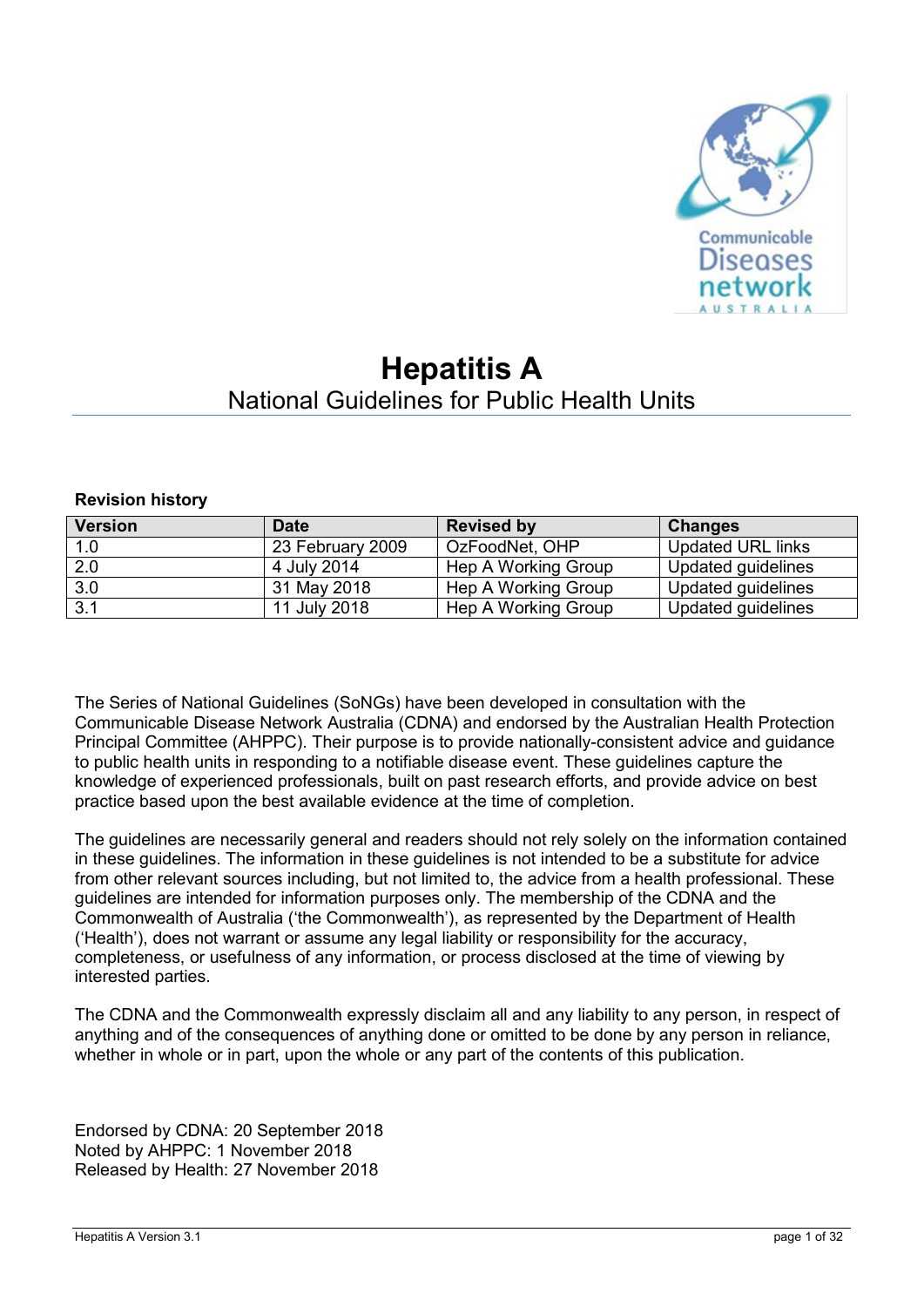## **Contents**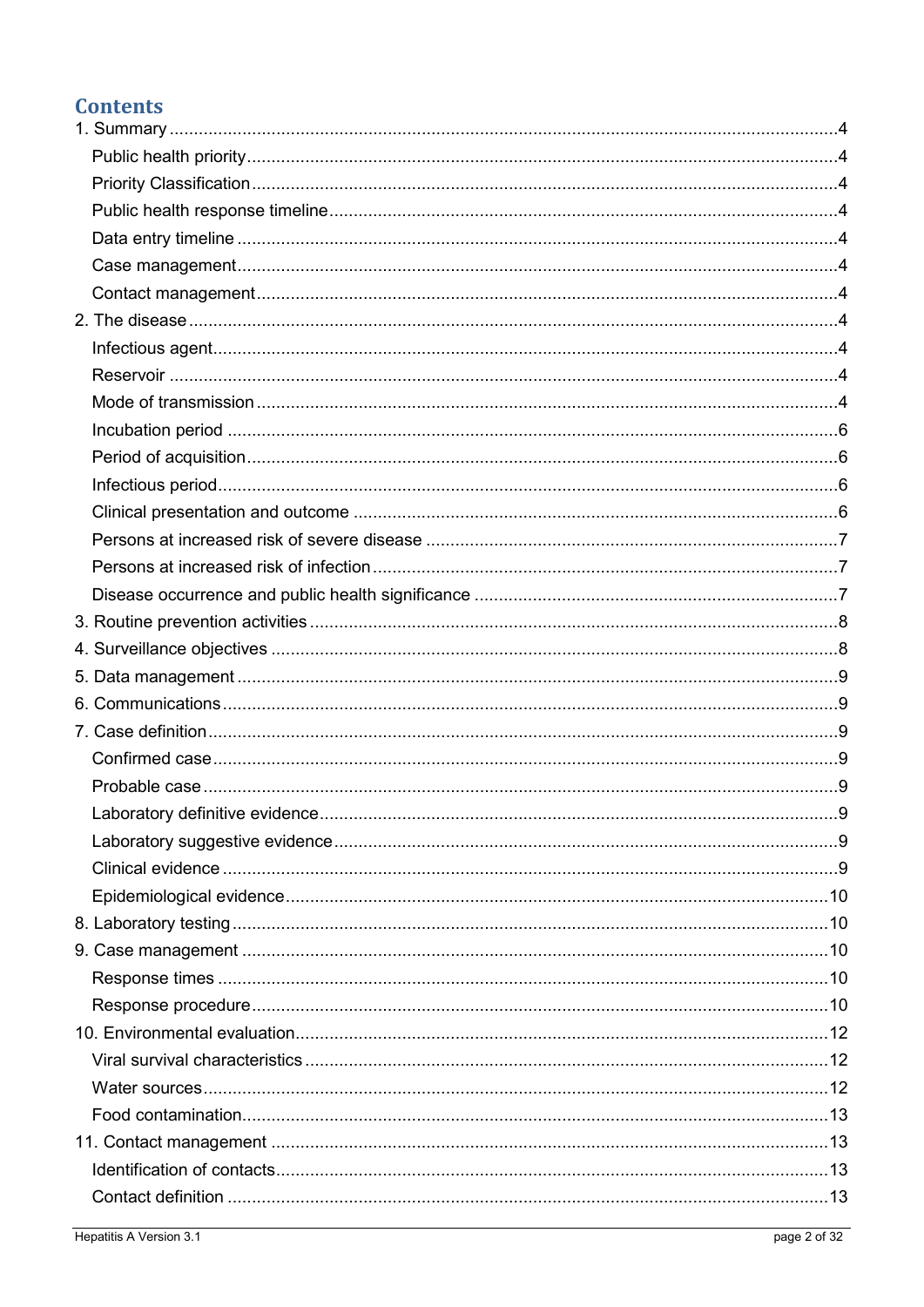| Appendix 1: Algorithm for the management of household contacts of cases of acute hepatitis A27    |  |
|---------------------------------------------------------------------------------------------------|--|
| Appendix 2: Algorithm for case and contact management of food handlers with acute hepatitis A and |  |
|                                                                                                   |  |
|                                                                                                   |  |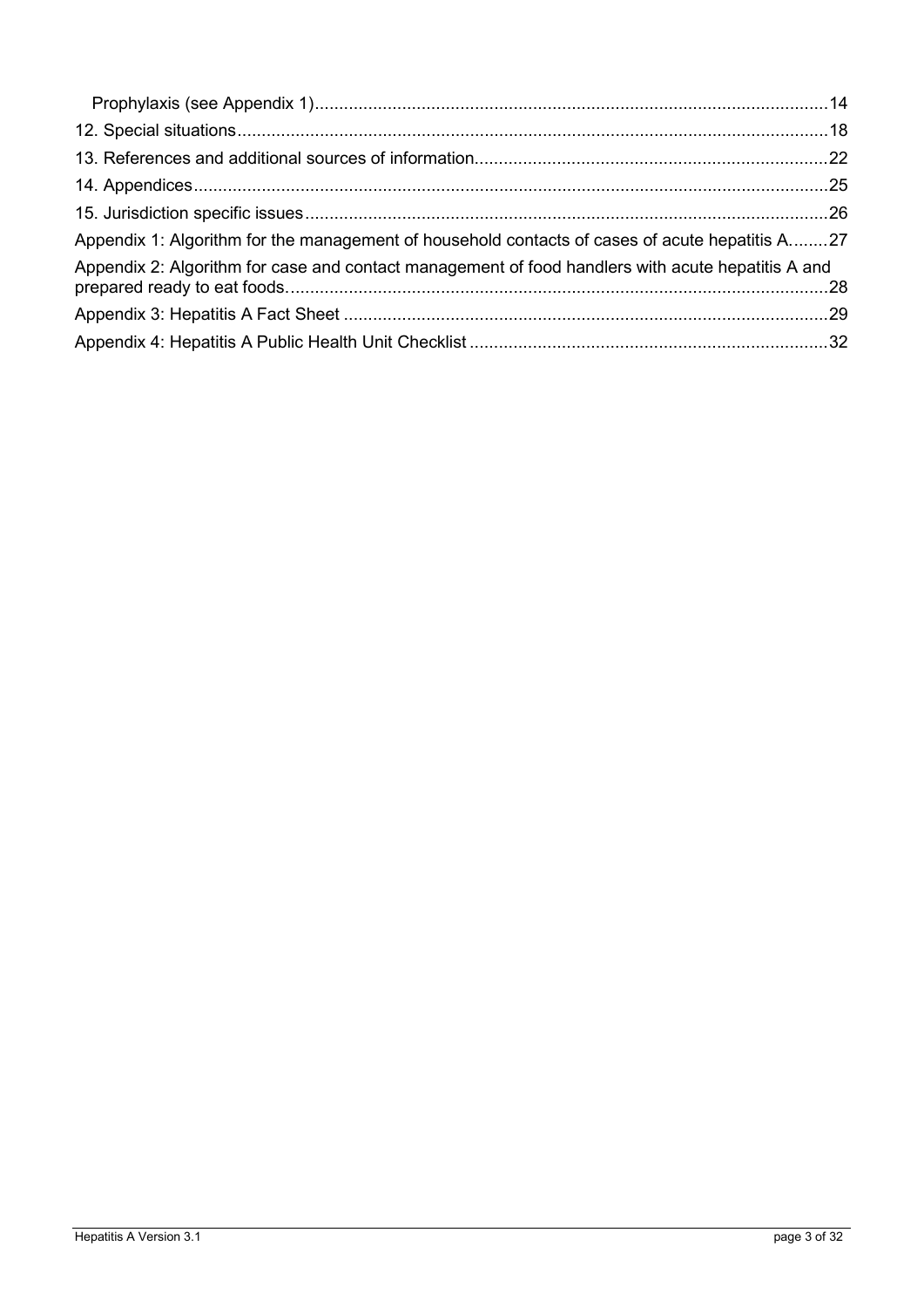## <span id="page-3-0"></span>**1. Summary**

#### <span id="page-3-4"></span><span id="page-3-3"></span><span id="page-3-1"></span>*Public health priority*

<span id="page-3-2"></span>

| <b>Priority Classification</b> | Public health response timeline                              | Data entry timeline    |
|--------------------------------|--------------------------------------------------------------|------------------------|
| High                           | Act as soon as possible,<br>generally within one working day | Within one working day |

#### <span id="page-3-5"></span>*Case management*

- Respond to probable and confirmed cases within one working day
- Enter probable and confirmed cases in the Notifiable Diseases Database within one working day
- Advise that while infectious, the case should not:
	- o attend preschool or childcare
		- $\circ$  provide personal care to others
		- o have sexual contact
		- o share utensils, towels or personal items with others
		- o prepare food or drinks for someone else, or
		- o work as a food handler.

#### <span id="page-3-6"></span>*Contact management*

- Inform all contacts about the symptoms and course of illness, the risk and means of transmission to others, the period of infectivity, and the need to notify the Public Health Unit (PHU) should any symptoms develop.
- Arrange post-exposure prophylaxis (PEP) as soon as possible for susceptible contacts, if within two weeks of contact.
- Encourage the maintenance of careful personal hygiene and hand washing practices, particularly before serving and eating meals and after toileting or changing nappies, at all sites where there has been potential exposure. Emphasise cleaning of the toilet seat, toilet door handle and using disposable paper towels after toileting.

### <span id="page-3-7"></span>**2. The disease**

#### <span id="page-3-8"></span>*Infectious agent*

The hepatitis A virus (HAV) is classified as a hepatovirus of the *Picornaviridae* family. It is a non-enveloped, single-stranded, linear ribonucleic acid (RNA) virus.<sup>[1](#page-21-1)</sup> HAV displays a high degree of genetic conservation and only a single serotype of HAV exists. Overall there are six HAV genotypes consisting of three that infect humans (I-III) and three simian (monkey) strains (IV-VI).<sup>[2,](#page-21-2) [3](#page-21-3)</sup> As the human HAV strains are closely related antigenically, immunity induced by a particular strain is believed to provide protection against all relevant human HAV strains[.](#page-21-4)<sup>4</sup>

#### <span id="page-3-9"></span>*Reservoir*

The reservoir of HAV is humans, and rarely chimpanzees and other primates.<sup>[5](#page-21-5)</sup> There is no knowledge of human susceptibility to simian HAV.<sup>[6,](#page-21-6) [7](#page-21-7)</sup> HAV is resistant to low pH, heat and freezing temperatures. The virus can persist in faeces, water and soil for a prolonged period.<sup>[1,](#page-21-1) [5](#page-21-5)</sup>

#### <span id="page-3-10"></span>*Mode of transmission*

Hepatitis A is transmitted almost entirely by the faecal-oral route. Transmission may occur through: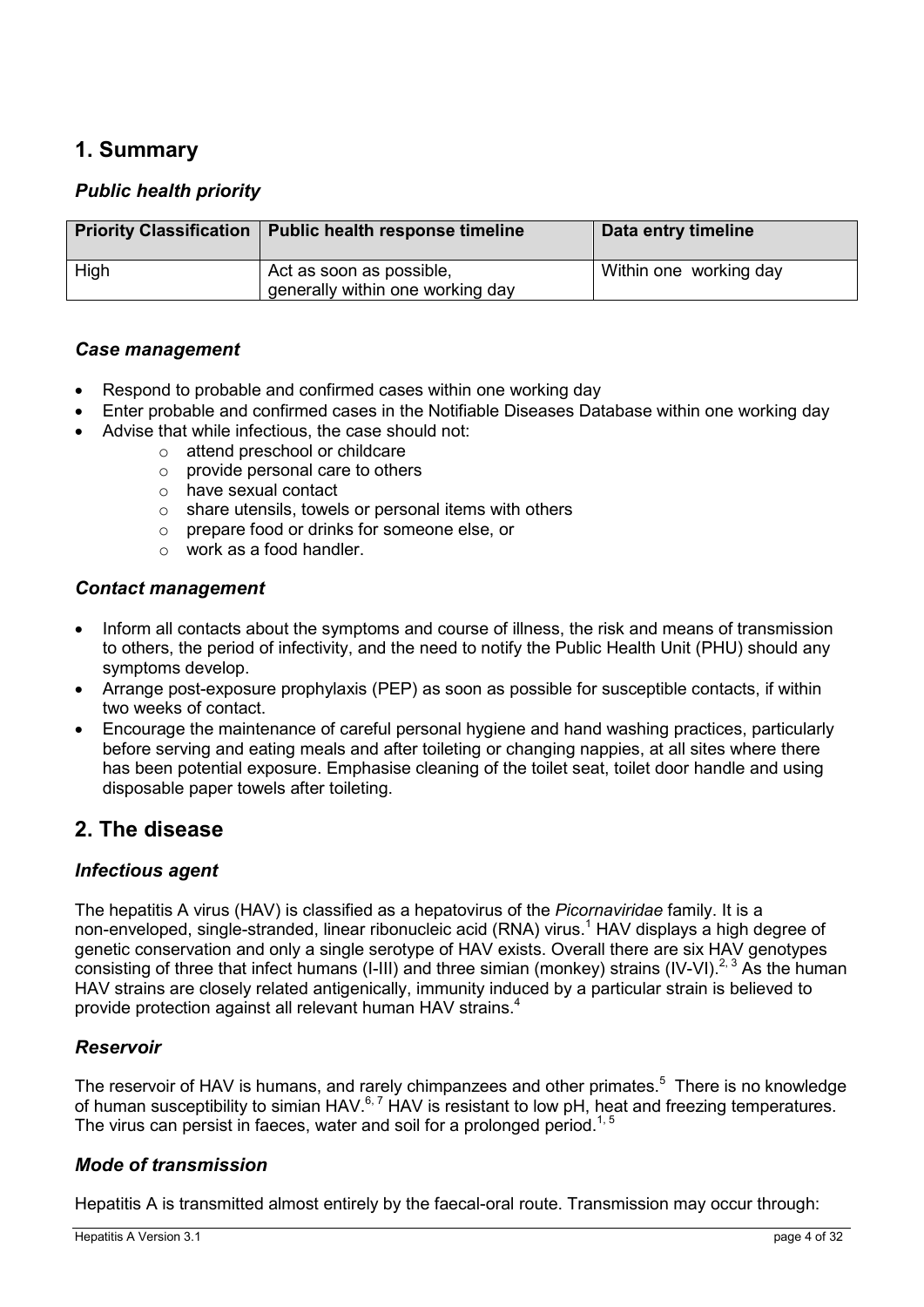- Ingestion of food that is not further cooked after being contaminated at any point during cultivation, harvesting, processing, distribution or preparation (usually by an infectious food handler[\)](#page-21-8)<sup>8</sup>
- Consumption of drinking water that is not treated after contamination
- Consumption of faecal material transferred from contaminated surfaces or the hands of an infectious case, and
- During sexual activity.

Children under six years of age are particularly effective transmitters of hepatitis A, as they are less likely to develop symptoms while infectious[.](#page-21-9)<sup>9</sup> Concurrence of diarrhoea allows transmission to occur more readily.

In Australia, outbreaks have previously been linked to but not limited to:

- Consumption of fresh and frozen berries, frozen pomegranates, contaminated oysters, mussels and other shellfish, semi-dried tomatoes, lettuce and shallots
- Settings such as childcare centres, residential facilities for the disabled, and Aboriginal and Torres Strait Islander communities (especially prior to the introduction of funded vaccination for Indigenous children living in remote areas), and
- Groups such as infectious food handlers, men who have sex with men, people who use / inject illicit drugs and homeless youth.

From 2009-2014, 53% (829/1,562) of notified cases in Australia were in people who had acquired the infection during overseas travel.<sup>[10](#page-22-0)</sup>

Blood-borne transmission of HAV is rare because hepatitis A viraemia is transient and does not last<sup>10</sup> as long as faecal excretion and the concentration of virus in blood is low. Nevertheless, transmission of hepatitis A through blood and blood products has occurred, in particular among haemophiliacs receiving factor VIII concentrates.<sup>[11](#page-22-1)</sup> Blood-borne spread may be a mechanism of transmission among intravenous use of drugs among people who use / inject illicit drugs, but poor hygiene has also been implicated.<sup>[12](#page-22-2)</sup> Saliva has not been shown to be a source of infection.

<span id="page-4-0"></span>

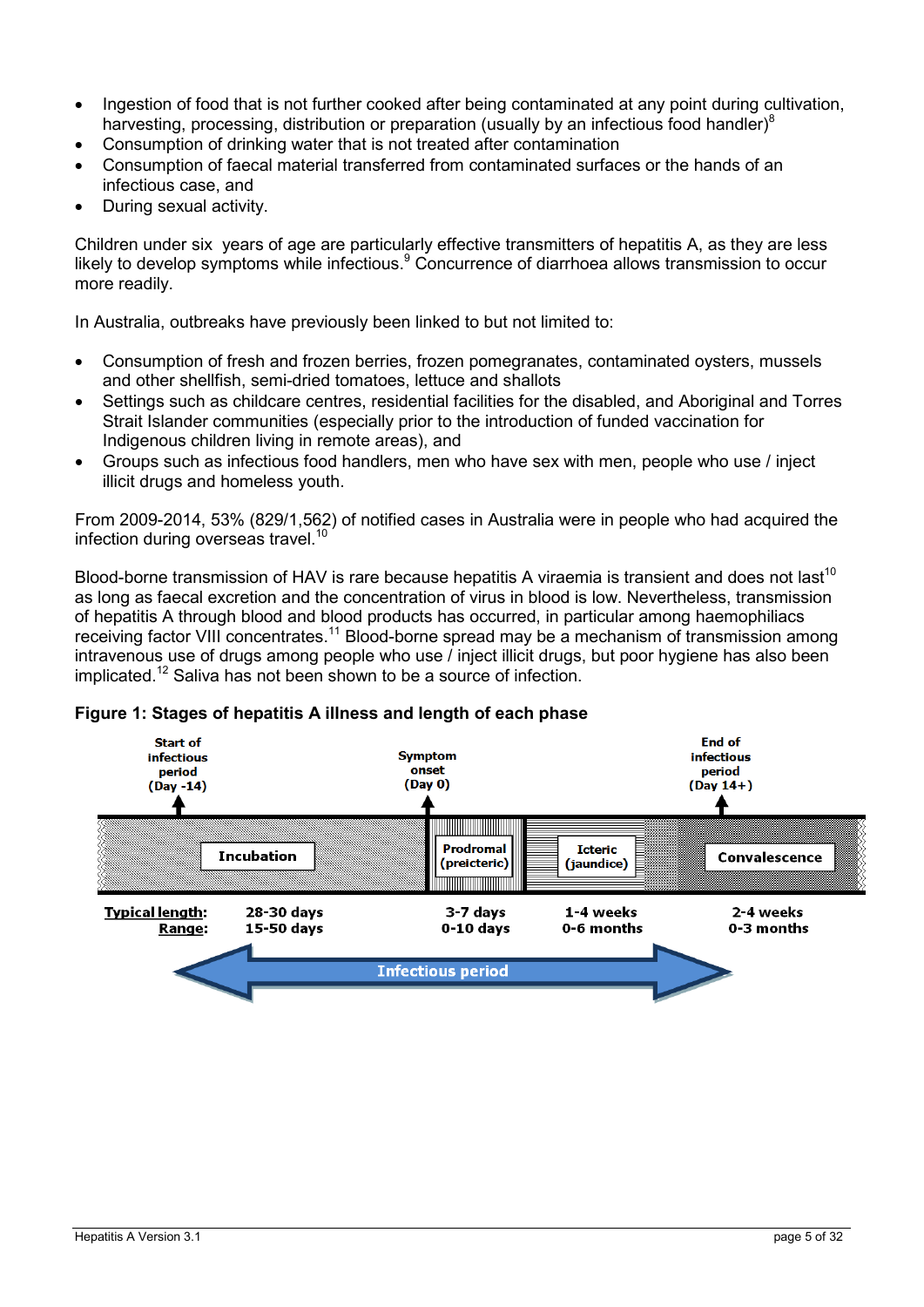<span id="page-5-4"></span>**Figure 2: Clinical, virological and serological findings in uncomplicated acute hepatitis [A13](#page-22-3)**



### <span id="page-5-0"></span>*Incubation period*

The incubation period averages 28 to 30 days, with a range of 15 to 50 days.[5](#page-21-5) See **[Figure 1](#page-4-0)** and **[Figure 2.](#page-5-4)**

### <span id="page-5-1"></span>*Period of acquisition*

The difference between the minimum time from exposure to the virus and development of symptoms (15 days) and the maximum time from exposure to the virus and development of symptoms (50 days) is the period of acquisition (or exposure period). This is commonly used in outbreak case definitions and for separating locally acquired from overseas acquired infections.

#### <span id="page-5-2"></span>*Infectious period*

Cases are considered infectious from two weeks before the onset of prodromal symptoms to either one week after the onset of jaundice (if it occurs), OR two weeks after the onset of prodromal symptoms (if jaundice does not occur). Peak titres of HAV in the stool, and therefore maximal infectivity, is highest one to two weeks before the onset of jaundice (or peak alanine transaminase [ALT] in the absence of jaundice) and faecal shedding usually has decreased significantly by 7-10 days after the onset of jaundice (or peak ALT). [5,](#page-21-5) [14](#page-22-4) See **[Figure 1](#page-4-0)** and **[Figure 2](#page-5-4)** above.

Faecal shedding of HAV may continue for several months in infants and children, in the immunosuppressed and in cases with prolonged cholestasis or relapsing illness.[14,](#page-22-4) [15](#page-22-5) Faecal shedding and viraemia have been reported to persist for longer than previously supposed in immunocompetent patients (with a median period of detection after disease onset of 81 days and 42 days respectively).<sup>[11](#page-22-1)</sup> Positive faecal HAV results may not be indicative of viable virus or an infectious state especially at low counts;<sup>[16](#page-22-6)</sup> however a high level of faecal shedding (occurring for a median period of 36 days after symptom onset), can be infectious as demonstrated through the successful inoculation of virus into animals.<sup>[11](#page-22-1)</sup> For this reason, it is important to advise patients to exercise good hygiene and precautions, even after the apparent infectious period is over.

#### <span id="page-5-3"></span>*Clinical presentation and outcome*

The likelihood that symptoms will follow infection increases with age. Jaundice occurs in only a small proportion of infants and young children, but appears in a majority of adults.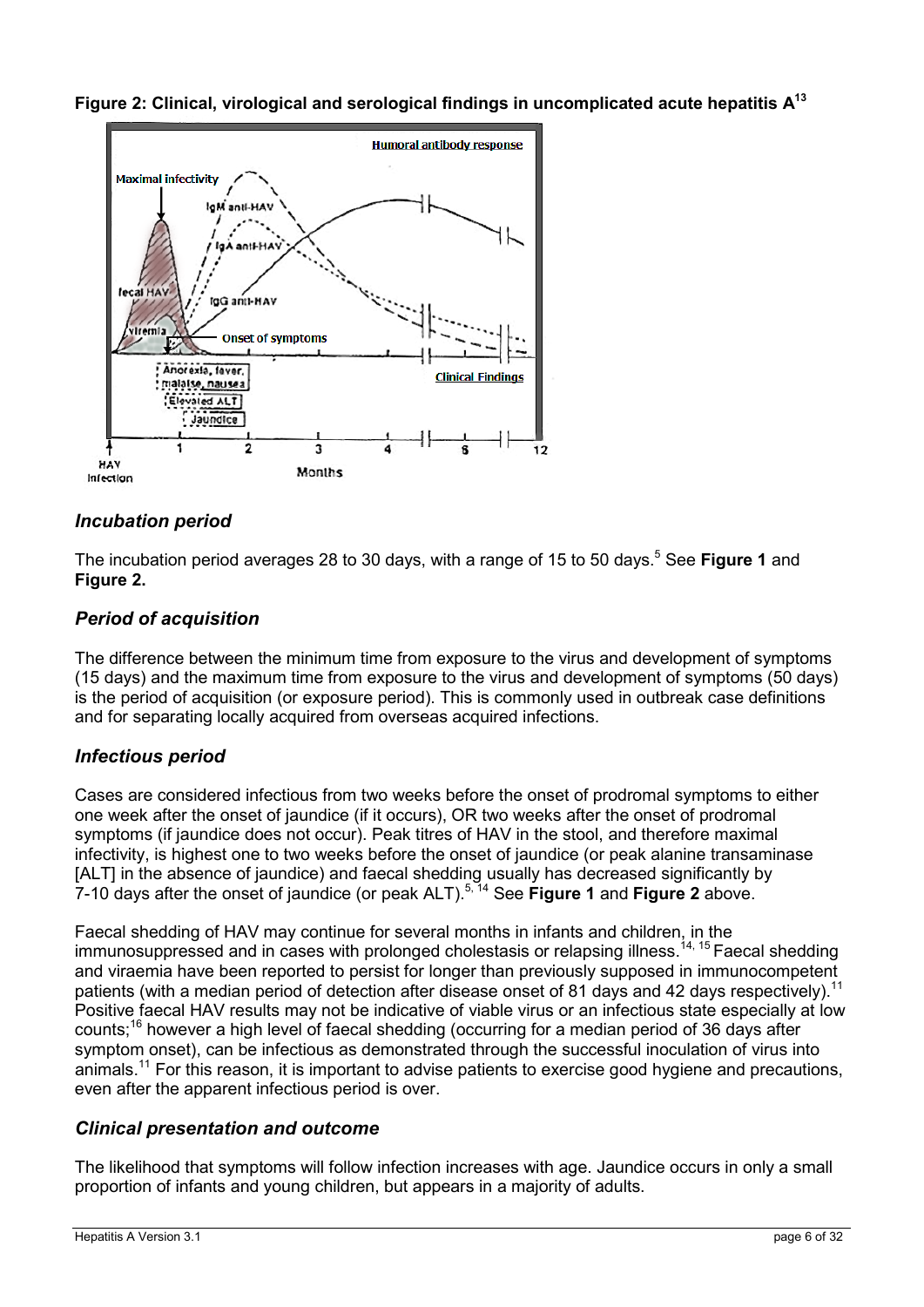The usual clinical presentation of HAV infection in adults is acute onset of prodromal symptoms including fatigue, malaise, anorexia, nausea, vomiting, fever and abdominal discomfort, followed a few days later by dark-coloured urine, light-coloured stools, jaundice and pruritus. The two most common physical findings are jaundice and hepatomegaly.<sup>[17](#page-22-7)</sup> The prodromal symptoms usually diminish when jaundice appears. Jaundice typically peaks within two weeks of symptom onset and there is gradual recovery thereafter.[17](#page-22-7) Approximately 70-80% of susceptible adults and older children have symptomatic HAV infection.<sup>[18](#page-22-8)</sup> Symptomatic hepatitis occurs in around 30% of infected children under six years old, some of whom become jaundiced.<sup>[18](#page-22-8)</sup>

Three atypical clinical manifestations of HAV-associated illness are recognised: prolonged cholestasis, relapsing hepatitis and extrahepatic disease.[15](#page-22-5) Prolonged cholestasis causes jaundice and pruritus for up to three months. A relapsing form of hepatitis is observed in up to 20% of patients and follows apparent full recovery. HAV infection can also rarely trigger autoimmune hepatitis and extrahepatic disease such as a fading rash, arthritis, glomerulonephritis, neurological or blood disorders.<sup>[15](#page-22-5)</sup>

#### <span id="page-6-0"></span>*Persons at increased risk of severe disease*

Older persons, the immunosuppressed, people with chronic liver disease, liver transplant recipients and those with chronic hepatitis B and C infection are more likely to have severe manifestations of hepatitis A illness making prevention of infection in these groups particularly important.<sup>[1,](#page-21-1) [4,](#page-21-4) [19,](#page-22-9) [20](#page-22-10)</sup> Mortality is highly correlated with these risk factors. The case-fatality rate of hepatitis A varies from 0.1% among children <15 years of age to 2.1% among adults aged ≥40 years, usually as a result of fulminant hepatitis.<sup>[1](#page-21-1)</sup> Fulminant hepatitis is a rare consequence of HAV infection and has a high fatality rate without liver transplantation.<sup>2</sup>

#### <span id="page-6-1"></span>*Persons at increased risk of infection*

The people with increased risk of infection include those who are unimmunised and:

- Are household or sexual contacts of infected persons
- Travel to or live in countries where hepatitis A is common (all countries of the world aside from Western Europe, Australia, New Zealand, Canada, the United States, Japan, the Republic of Korea, and Singapore) $^{22}$  $^{22}$  $^{22}$
- Are exposed to overcrowded, unsanitary areas with inadequate sewage treatment
- Use illegal drugs, whether injected or not
- Are men who have sex with men (MSM)
- Are sex workers
- Are attendees or employees of childcare facilities<sup>4</sup>
- Are residents or staff of residential care facilities
- Are carers of, or persons with developmental disabilities<sup>[5](#page-21-5)</sup>
- Have clotting factor disorders such as haemophilia (and need regular blood products)<sup>[5,](#page-21-5) 14</sup>
- Are associated with a prison or remand centre.

#### <span id="page-6-2"></span>*Disease occurrence and public health significance*

Hepatitis A was probably endemic in many parts of Australia up to the first half of the 20<sup>th</sup> century but the incidence of infection has subsequently declined as for many other developed countries due to improved water supply, hygiene and sanitation.<sup>[22](#page-22-12)</sup> A reduction in prevalence creates susceptibility to illness in older age groups which are also at risk of more severe disease.<sup>[1](#page-21-1)</sup> An Australian study which examined cross-sectional samples of stored sera taken at three time points over a 20-year period (from 1988), showed a general increase in seropositivity with increasing age.<sup>[23](#page-22-13)</sup> A seroprevalence study in Australia in 1998 estimated that 38% of the population had evidence of previous infection (varying from 70% in people aged 60-69 years to 10-20% in persons aged less than 20).<sup>[24](#page-23-0)</sup> The prevalence rates of hepatitis A have steadily declined since then. The majority of the community is now vulnerable to infection should exposure occur.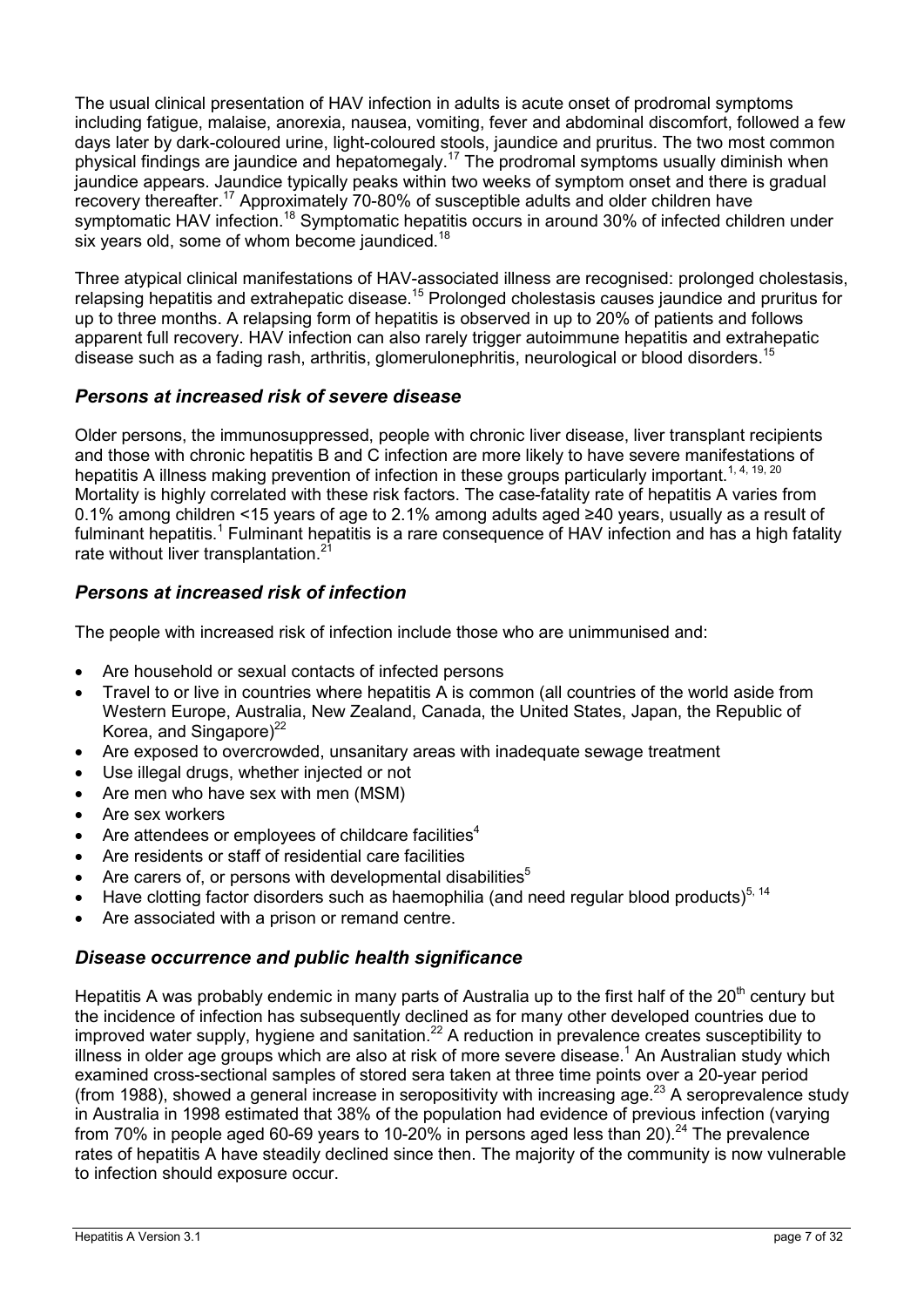In 2017, there were 216 notifications of hepatitis A infection Australia-wide at a rate of 0.9 case per 100,000 population, with the majority of cases occurring in New South Wales, Victoria and Queensland.<sup>[10](#page-22-0)</sup> Most cases are sporadic and acquired from overseas travel, or due to small outbreaks linked to household or other close contact with infected cases. Foodborne sources may be an important cause of sporadic cases with an unidentified exposure.<sup>[8,](#page-21-8) [25](#page-23-1)</sup>

Australia had an outbreak of Hepatitis A emerge in several jurisdictions in 2017 with predominantly locally acquired cases in men who have sex with men (MSM). Most confirmed outbreak cases were male adults with the majority reporting male-to-male sexual contact during their incubation period. Other outbreak cases have occurred in PWID and some homeless individuals. Outbreak cases are genetically very similar to a widespread outbreak of hepatitis A in Europe, also associated with MSM. There is underreporting of hepatitis A illness to health departments due to mild or asymptomatic cases not developing characteristic symptoms, some patients not seeking care, and clinicians not notifying all cases to surveillance networks.<sup>[25,](#page-23-1) [26](#page-23-2)</sup> These difficulties may be compounded in hard to reach risk groups (such as intravenous use of drugs by people who use / inject illicit drugs).  $^{26, 27}$  $^{26, 27}$  $^{26, 27}$  $^{26, 27}$ 

Hepatitis A has been endemic in many Aboriginal and Torres Strait Islander communities in the recent past with notification rates of up to 22 cases per 100,000 population, attributed to environments with poor sanitation and inadequate safe water supply.[28](#page-23-4) A vaccination program for Aboriginal and Torres Strait Islander children was introduced in north Queensland in 1999, resulting in a 92% decrease in the number of reported cases in all children in the period 2000–2003. As a result, the national government funded a vaccination program for all Aboriginal and Torres Strait Islander children aged ≤2 years in Queensland, South Australia, Western Australia and the Northern Territory since 2005, which contributed substantially to a decline in notifications.<sup>[4,](#page-21-4) [28,](#page-23-4) [29](#page-23-5)</sup> In 2014, Indigenous status was known for 96% (222/231) of hepatitis A notifications, of which four 4 cases identified as Aboriginal or Torres Strait Islander.<sup>[10](#page-22-0)</sup>

Outbreaks from common source infections are infrequent but have the potential to dominate regional incidence patterns and require intensive public health efforts to control[.](#page-21-5)<sup>5</sup> an outbreak due to HAV-contaminated clams in Shanghai, China, in [1](#page-21-1)988 infected >300,000 people.<sup>1</sup> In 2009, a multistate outbreak in Australia due to imported semi-dried tomatoes led to a doubling of national hepatitis A incidence from the previous year (to 563 cases or 2.6 cases per 100,000 population).<sup>[30](#page-23-6)</sup> In 2015, outbreaks in Australia and New Zealand were associated with imported frozen berries.<sup>[29](#page-23-5)</sup> More recently in 2018, 26 people were affected by a national hepatitis A outbreak linked to imported frozen pomegranates.[31](#page-23-7) The risk of similar outbreaks in the future remains, due to the importation of foods from HAV-endemic countries.<sup>[32](#page-23-8)</sup>

### <span id="page-7-0"></span>**3. Routine prevention activities**

The prevention of hepatitis A rests largely on the provision of disinfected potable water, adequate hand-washing facilities, safe sewage disposal, hygienic handling of food throughout the chain of production to consumption, and vaccination of selected cohorts.

Hepatitis A vaccine is highly effective and recommended for people at greater than background risk of getting the disease or severe illness (refer [Section 2: Persons at increased risk of disease\)](#page-3-7). The expanded vaccination program since 2005 in Aboriginal and Torres Strait Islander children residing in the Northern Territory, Queensland, South Australia and Western Australia has contributed significantly to a decline in notifications.<sup>[4,](#page-21-4) [29](#page-23-5)</sup>

For more details on immunisation and at risk groups, refer to *[The Australian Immunisation Handbook](http://www.immunise.health.gov.au/internet/immunise/publishing.nsf/Content/Handbook10-home%7Ehandbook10part4%7Ehandbook10-4-4)[4](http://www.immunise.health.gov.au/internet/immunise/publishing.nsf/Content/Handbook10-home%7Ehandbook10part4%7Ehandbook10-4-4)* [\(immunise.health.gov.au/internet/immunise/publishing.nsf/Content/Handbook10](http://www.immunise.health.gov.au/internet/immunise/publishing.nsf/Content/Handbook10-home%7Ehandbook10part4%7Ehandbook10-4-4) [home~handbook10part4~handbook10-4-4\)](http://www.immunise.health.gov.au/internet/immunise/publishing.nsf/Content/Handbook10-home%7Ehandbook10part4%7Ehandbook10-4-4).

### <span id="page-7-1"></span>**4. Surveillance objectives**

- To prevent further transmission of infection from cases
- To implement timely exclusions in high risk cases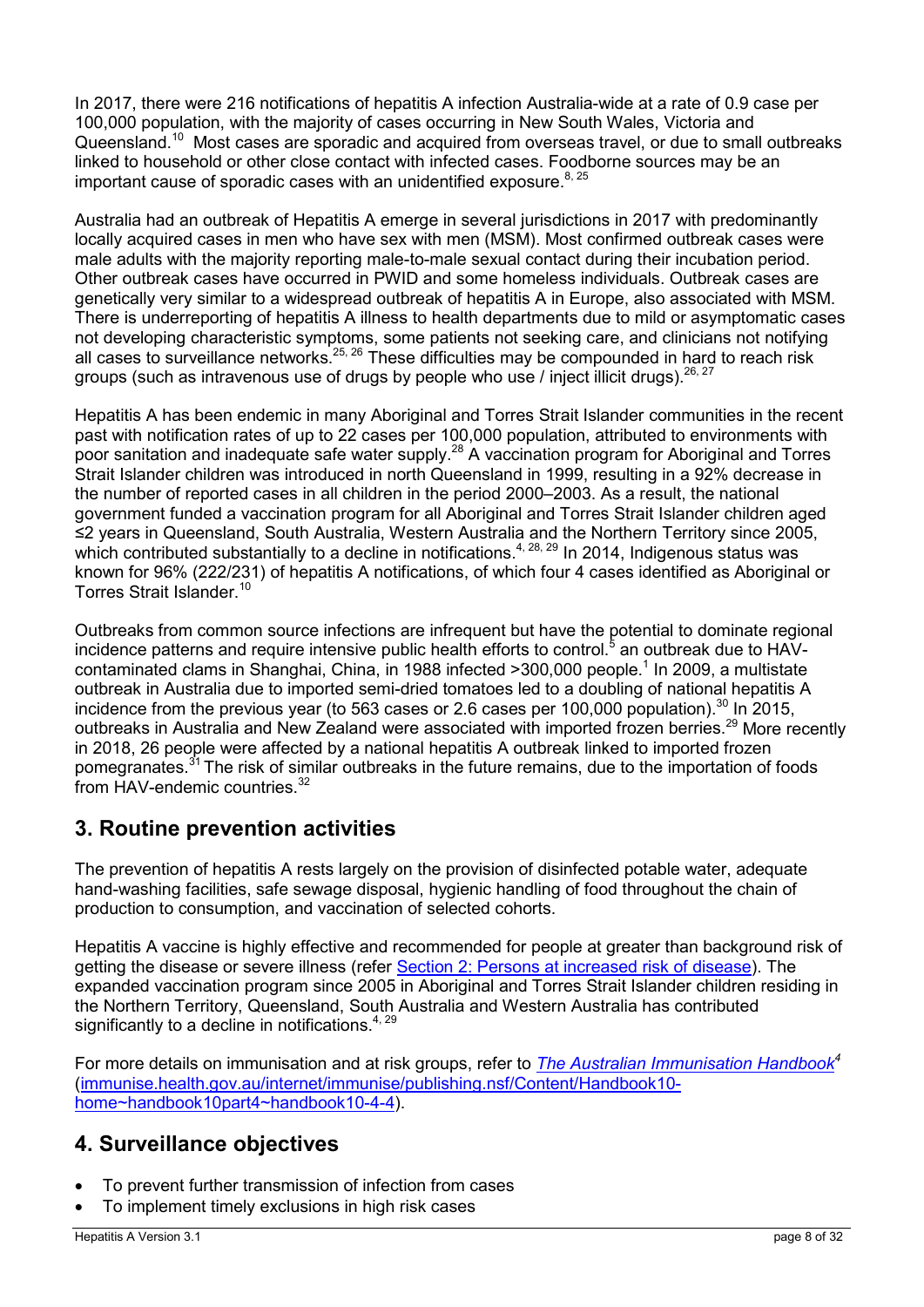- To prevent disease in exposed contacts especially those at risk of severe illness
- To rapidly identify and control common sources of infection in outbreaks
- To monitor the epidemiology of hepatitis A and inform public health policies including the development of better prevention and response strategies, and
- To report on progress towards national strategies and evaluate the effectiveness of public health programs and other interventions aimed at reducing infection.

### <span id="page-8-0"></span>**5. Data management**

Within one working day of notification, enter probable and confirmed cases of HAV infection into the jurisdictional notifiable disease database. Ensure that information on Aboriginal or Torres Strait Islander status of cases is collected and entered, and that the place of acquisition and source of infection is entered when known.

### <span id="page-8-1"></span>**6. Communications**

Both confirmed and probable cases should be notified within one working day.

Notify the State/Territory Communicable Diseases Branch (CDB) about each case, including the person's age, sex, date of onset of symptoms and/or date of diagnosis, laboratory status, suspected source of infection, risk factors for contracting the disease, severity of illness, and any links to other cases.

### <span id="page-8-2"></span>**7. Case definition**

The case definition may have been updated since the publication of this guideline. Please check the [case definitions webpage](http://www.health.gov.au/internet/main/publishing.nsf/Content/cdna-casedefinitions.htm) on the Australian Department of Health's website (www.health.gov.au/internet/main/publishing.nsf/Content/cdna-casedefinitions.htm) for the latest version.

#### <span id="page-8-3"></span>*Confirmed case*

A confirmed case requires either laboratory definitive evidence OR laboratory suggestive evidence AND clinical evidence OR laboratory suggestive evidence AND epidemiological evidence.

#### <span id="page-8-4"></span>*Probable case*

A probable case requires clinical evidence AND epidemiological evidence.

#### <span id="page-8-5"></span>*Laboratory definitive evidence*

Detection of hepatitis A virus by nucleic acid testing.

#### <span id="page-8-6"></span>*Laboratory suggestive evidence*

Detection of hepatitis A-specific IgM, in the absence of recent vaccination.

#### <span id="page-8-7"></span>*Clinical evidence*

Child less than five years of age

OR

Acute illness with discrete onset of at least two of the following signs and symptoms: nausea; malaise; abdominal discomfort; loss of appetite; fever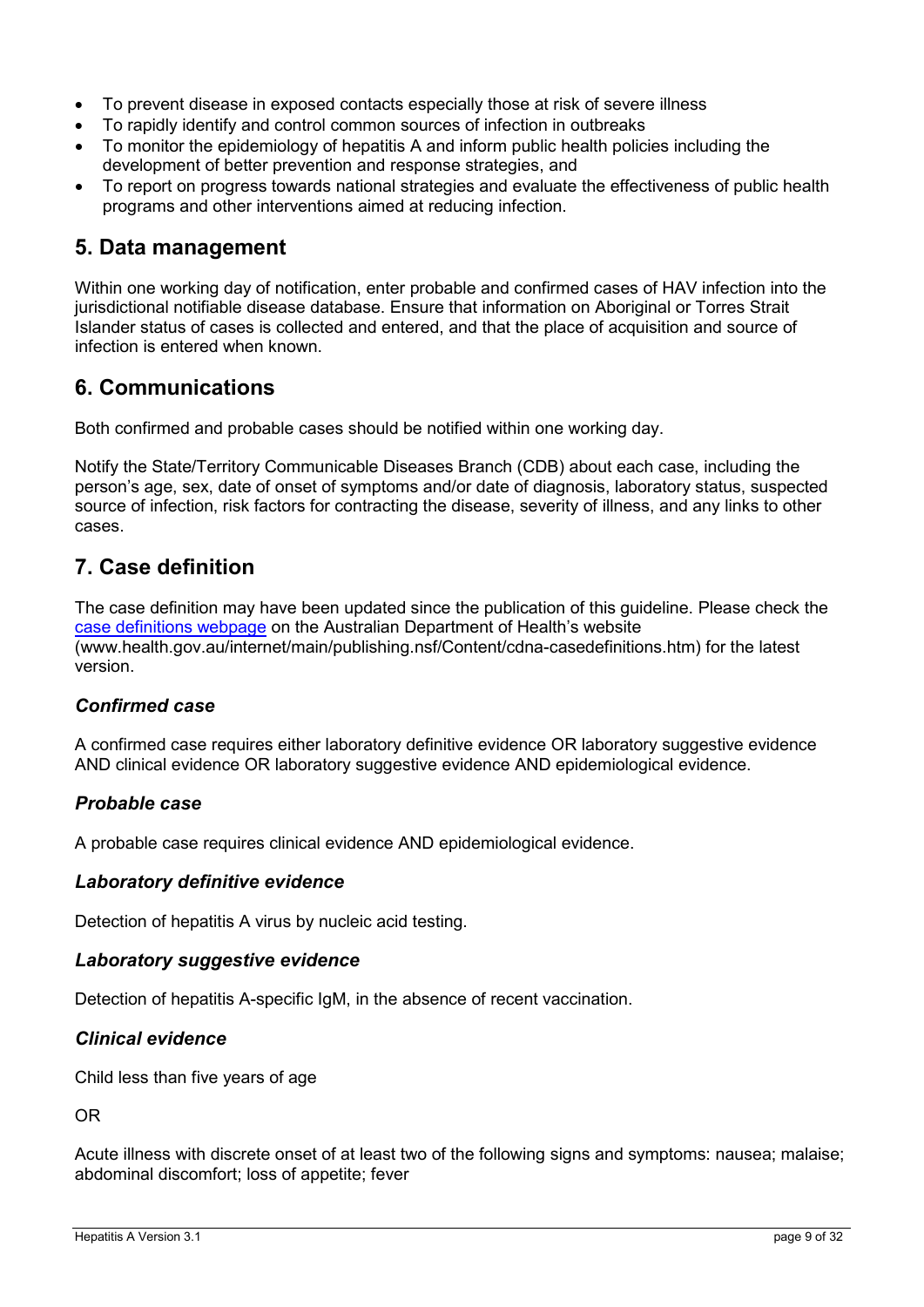AND

Onset of dark urine or jaundice or alanine transaminase (ALT) ten times the upper limit of normal.

### <span id="page-9-0"></span>*Epidemiological evidence*

1. Contact between two people involving a plausible mode of transmission at a time when:

a. one of them is likely to be infectious (from two weeks before the onset of symptoms to a week after the onset of jaundice), AND

b. the other has an illness that starts within 15 to 50 (average 28 - 30) days after this contact

AND

2. At least one case in the chain of epidemiologically linked cases (which may involve many cases) is laboratory confirmed.

Case definitions can be found on the Department of Health's website.

## <span id="page-9-1"></span>**8. Laboratory testing**

In patients not recently vaccinated for hepatitis A, diagnosis is largely established by the presence of IgM anti-HAV antibodies in combination with clinical and/or epidemiological evidence of HAV infection. IgM antibodies usually become detectable before the onset of clinical symptoms and persist for ≥4 months in most persons (refer **[Figure 2](#page-5-4)**).<sup>[1,](#page-21-1) [33](#page-23-9)</sup> Probable cases with negative IgM results from early specimens should be retested in four to seven days. Routine testing for IgM antibodies in asymptomatic people is not recommended due to the high rate of false positive results in those without an appropriate clinical presentation.<sup>[34](#page-23-10)</sup>

Anti-HAV IgG antibodies are markers of prior exposure to the disease or immunisation, and they persist for life after infection. Although useful for identifying persons who are currently immune to HAV infection, they are not a useful indicator of recent infection. Post-vaccination serologic testing for seroconversion does not provide meaningful results.

Although non-specific, abnormal liver function tests (LFTs) are useful in supporting a diagnosis of viral hepatitis, and are used in conjunction with jaundice to establish clinical evidence of HAV infection, and are a sensitive marker of severity.[12,](#page-22-2) [17,](#page-22-7) [35-37](#page-23-11) An acutely raised ALT can be a marker of infectivity as it peaks and falls in approximate alignment with HAV RNA levels.<sup>[8,](#page-21-8) [11](#page-22-1)</sup>

Nucleic acid testing of blood and stool, both qualitative testing and genotyping, is definitive for diagnosis<sup>[14](#page-22-4)</sup> but is only available in a few reference laboratories.<sup>[33](#page-23-9)</sup> Genotyping is essential for investigating common source outbreaks and public health surveillance.<sup>[14,](#page-22-4) [30](#page-23-6)</sup> The PHU should arrange for the primary pathology laboratories to forward all positive non-travel acquired serology specimens to their State/Territory or national reference laboratory for genotyping to allow rapid epidemiological investigation. Travel-acquired positive specimens can also be forwarded for genotyping at the discretion of the jurisdictions.

### <span id="page-9-2"></span>**9. Case management**

#### <span id="page-9-3"></span>*Response times*

Begin the follow-up investigation within one working day of notification of a probable or confirmed case.

#### <span id="page-9-4"></span>*Response procedure*

#### **a) Case investigation**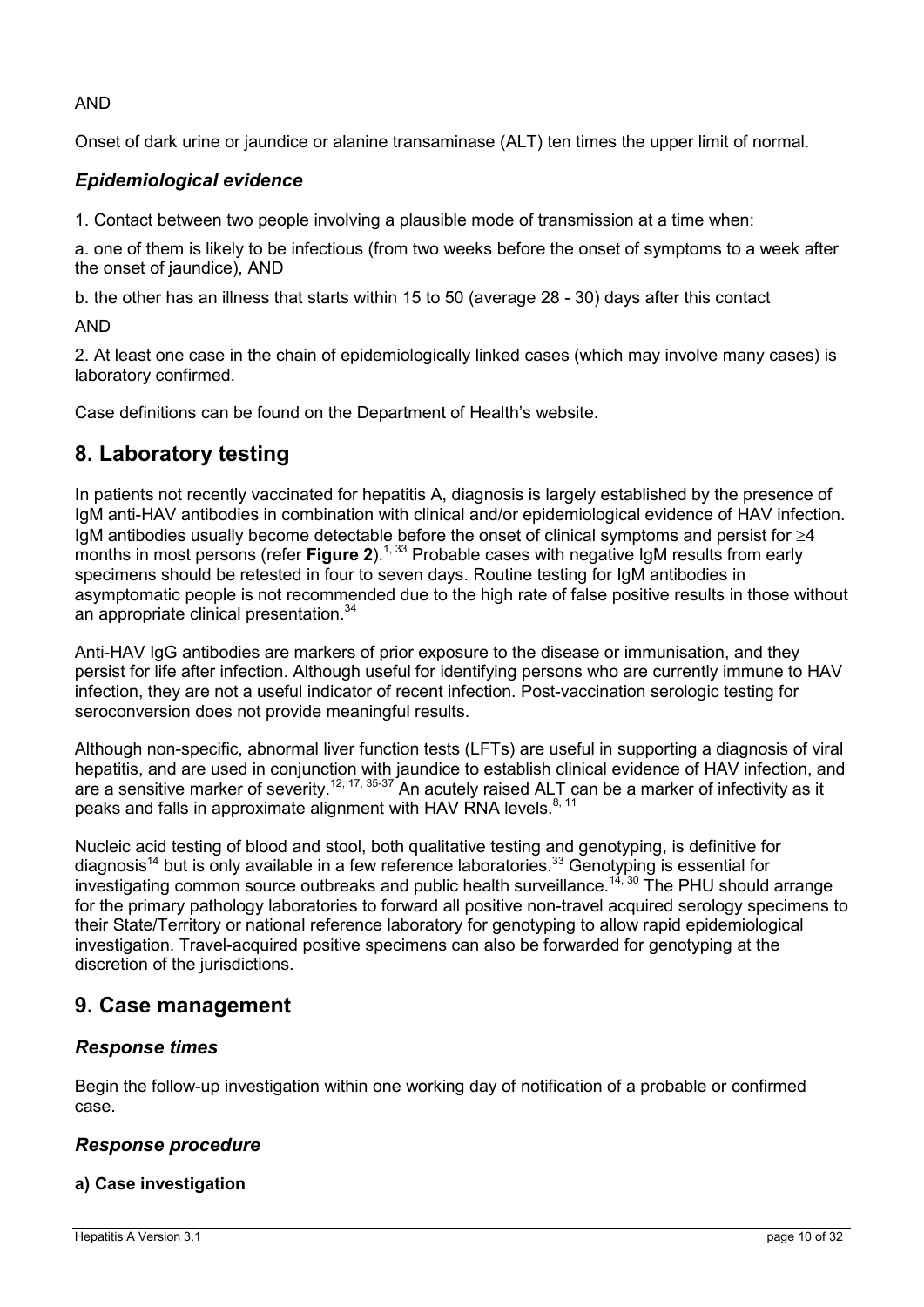The response to a notification will normally be carried out in collaboration with the case's treating doctor. Regardless of who does the follow-up, PHU staff should ensure that action has been taken to:

- Confirm the onset date and symptoms of the illness
- Confirm results of relevant laboratory tests, or recommend the tests be done
- Find out if the case, or relevant care-giver, has been told the diagnosis before the interview
- Inform the treating doctor of case investigation and management of contacts
- Review case and contact management, ensuring that relevant exclusions have been made
- Determine the likely source of infection
- Assess the number of contacts requiring prophylaxis, and
- Ensure proper control measures are taken to prevent further spread.

#### **b) Exposure investigation**

Information regarding history of prior immunisation and of exposures during the period of acquisition (15 to 50 days before onset of symptoms) should be sought, including travel (by the case or household contacts) to countries with endemic hepatitis A. If the case has not travelled to a country with endemic hepatitis A, obtain information on the following risk factors:

- Household and sexual contacts who have had an illness consistent with hepatitis
- Illicit drug use whether injected or not
- Anal intercourse, sex work, or male-to-male sexual contact
- Restaurants or social gatherings where the case has eaten or worked
- Consumption of raw or partially cooked, fresh or frozen fruit or vegetables, or ready-to-eat food, or shellfish
- All sources of drinking water and ice that were used
- Recreational water exposure
- Exposure to sewage, or failed sewage disposal systems
- Attendance or employment in child care services, a residential or aged care facility, or a correctional facility by the case or household contacts
- Hospitalisation, and/or transfusion of blood products, or
- Whether the case is a health care worker (HCW) or food handler.

Recognising foodborne transmission using routine surveillance data may be difficult because cases may have difficulty recalling food histories during the two - seven weeks before illness. Cases may accrue gradually, a food item (such as in a delicatessen) may be contaminated at one end and not the other and, therefore, may not infect everyone who consumes it. Foodborne outbreaks may be widely distributed across states or even nations making it hard to pinpoint contaminated ingredients, some exposed persons may have unrecognised HAV infection, and others may have pre-existing immunity.<sup>8</sup>

#### **c) Case treatment**

Treatment is the responsibility of the case's medical practitioner. There is no specific therapy for HAV infection so care is mainly supportive. This includes bed rest, antiemetics, fluids, and avoidance of hepatotoxic substances including alcohol and paracetamol if possible.<sup>[17,](#page-22-7) [36,](#page-23-12) [38](#page-23-13)</sup> Up to 20% of cases may require hospitalisation and cases with fulminant hepatitis may require liver transplantation.<sup>[17](#page-22-7)</sup>

#### **d) Education (refer [Appendix 3: Hepatitis A Fact Sheet\)](#page-28-0)**

The case or relevant care-giver should be informed about the:

- Nature of the infection
- Mode of transmission
- Period of infectivity
- (Low) incidence of severe disease and complications
- Safe hygiene practices
- Exclusions and their rationale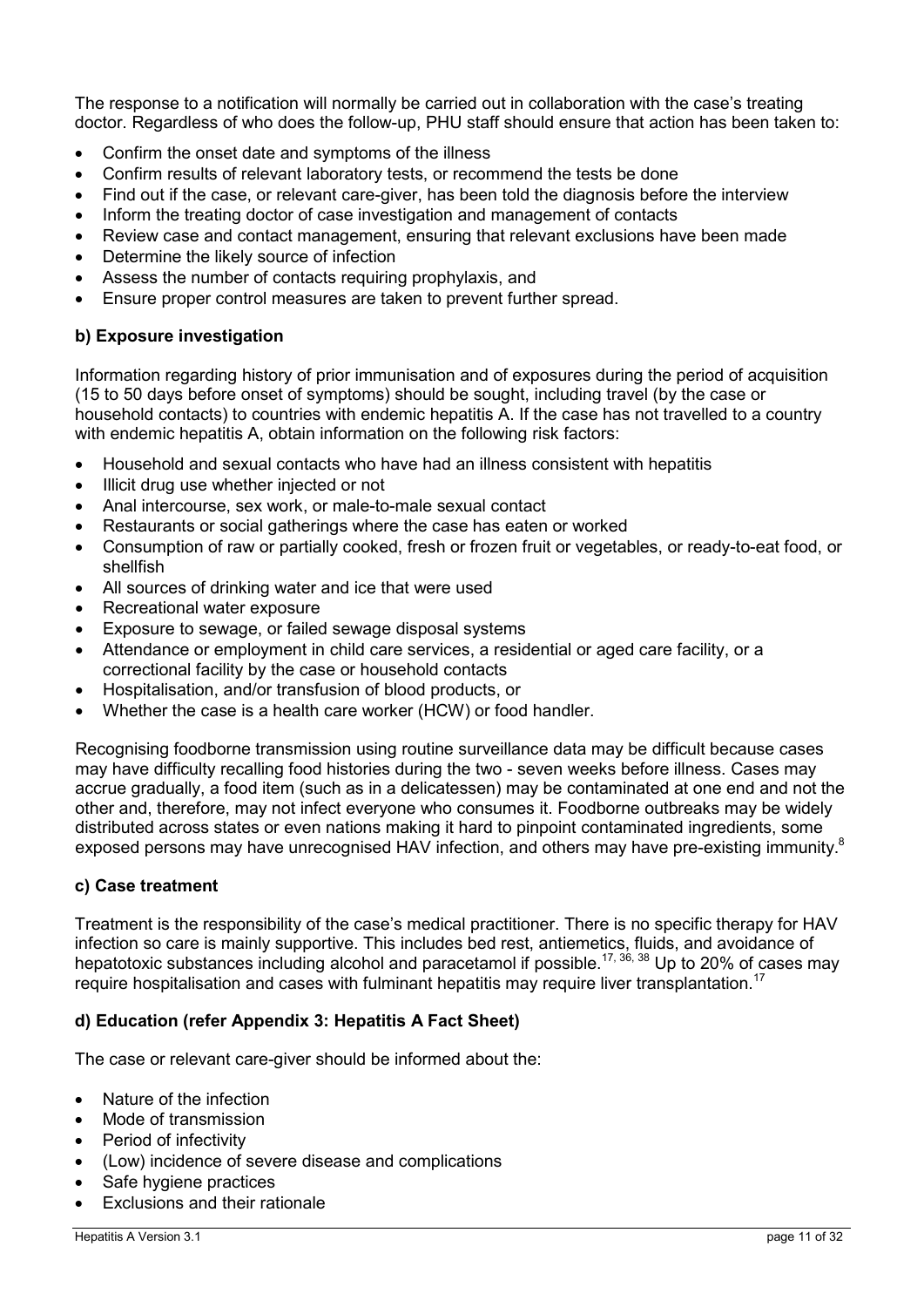- Process of PEP for those who may become exposed, and
- Hygienic practices, particularly washing hands before preparing food and drink, and after going to the toilet.

#### **e) Isolation and restriction**

While in the infectious period which can be defined as:

- from two weeks before the onset of the prodrome to at least seven days after the onset of jaundice; OR
- from two weeks before the onset of the prodrome to 2 weeks after the onset of symptoms if there is no jaundice; OR
- for asymptomatic cases, estimated using the timing of contact with the source if known (such as contact with an index case or consumption of contaminated food) and with consideration of the laboratory test results.<sup>[39](#page-23-14)</sup> If infectious period cannot be estimated, consider convening an expert panel to decide.

Cases should:

- Not donate blood
- Not prepare or handle ready-to-eat food or drink for consumption by other people
- Not have sex
- Not provide personal care to others
- Not attend childcare, preschool, primary school or work that could put others at risk
- Be isolated as much as is practicable if living in a residential or aged care facility, or correctional facility, and ideally be placed in a single room with ensuite, or have a dedicated bathroom
- Not share drugs or drug paraphernalia, and
- Not share utensils, towels or personal items with others.

#### **f) Active case finding**

Where cases are identified in settings such as child care facilities, schools and residential care facilities where transmission might be expected to occur, work with health care providers and administrators to identify other possible infectious cases. Refer to Section [11: Contact Management](#page-12-1) and [Section 12: Special Situations](#page-17-0) for more information on case finding.

### <span id="page-11-0"></span>**10. Environmental evaluation**

#### <span id="page-11-1"></span>*Viral survival characteristics*

Person to person transmission or via fomites are common modes of hepatitis A transmission. HAV is resistant to degradation by environmental conditions, a property that allows its maintenance and spread within populations.<sup>[40](#page-23-15)</sup> The virus can remain infectious for at least one month at room temperature on environmental surfaces, and transfer on fomites may be important in some settings (e.g. on toys in child care centres).[8,](#page-21-8) [12](#page-22-2) HAV remains on hands for ≥4 hours, and water rinsing alone reduces the amount transferred to lettuce by 10- to 100-fold.<sup>[8](#page-21-8)</sup> HAV has been found to survive in experimentally-contaminated fresh water, seawater, wastewater, soils, marine sediment, live oysters, and cream-filled cookies. It is resistant to heat (survives at  $70^{\circ}$ C for 10 mins), acid treatment and freezing, but can be inactivated by formalin and chlorine. $41, 42$  $41, 42$  Hypochlorite-based disinfectants and cleaning products can neutralise the virus.

#### <span id="page-11-2"></span>*Water sources*

Drinking water is a potential source of HAV infection if there is opportunity for faecal contamination particularly from a failed sewage disposal system.<sup>[8](#page-21-8)</sup> Water contamination is also important for shellfish which can filter several litres of sea water daily and bioaccumulate HAV to much higher concentrations than surrounding water (up to 100-fold).<sup>[8,](#page-21-8) [43](#page-24-3)</sup> Outbreaks from shellfish consumption may result from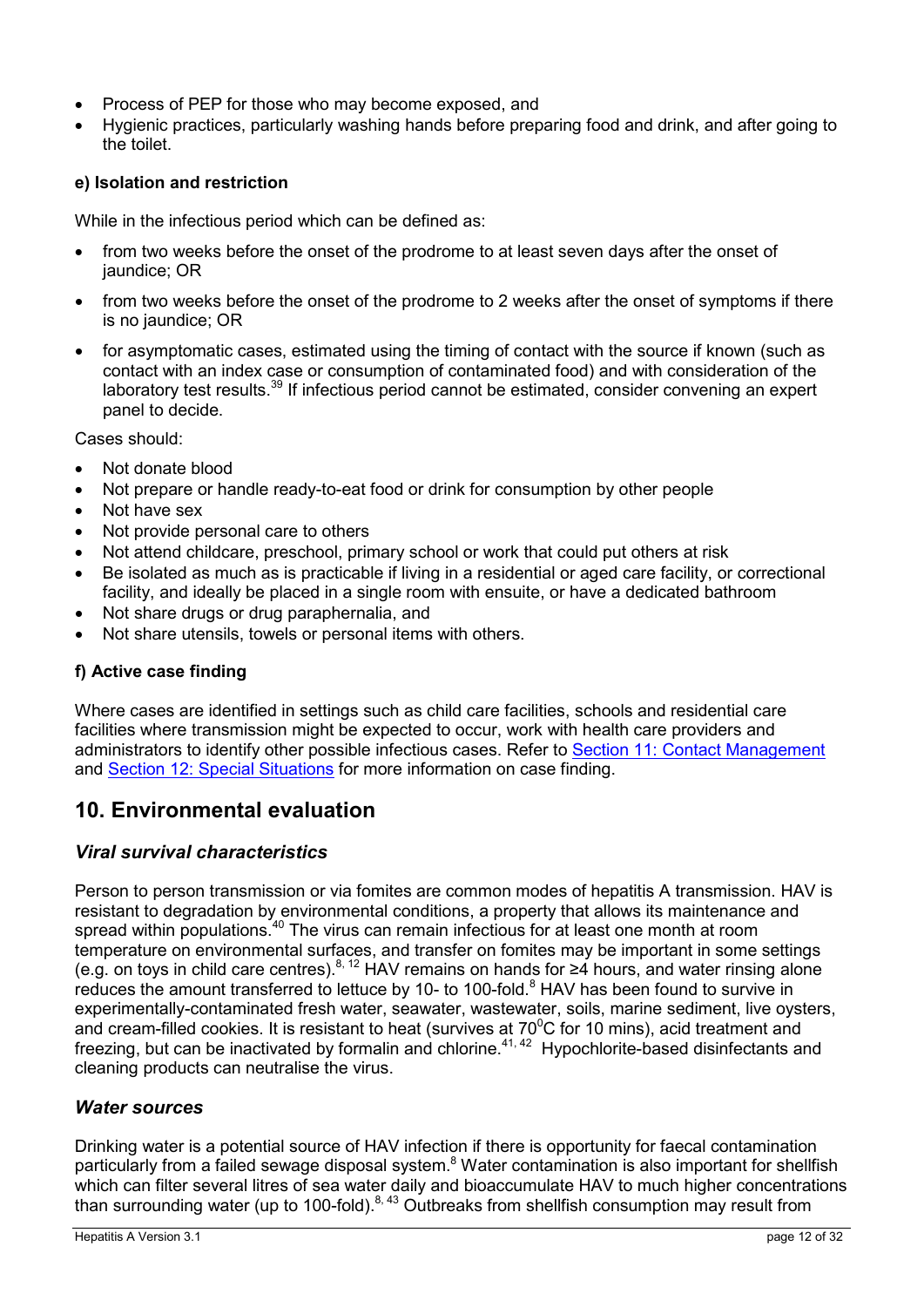inappropriate or illegal harvesting near known sources of sewage, and from discharge of sewage from fishing boats.

Where an unexpected cluster is reported, an evaluation may include review of water treatment procedures, bacteriological quality, sewage disposal systems, waterbeds where shellfish are harvested, and polymerase chain reaction (PCR) testing of shellfish samples. Specific methods to detect enteric viruses may be necessary as water and shellfish with low coliform counts (a common measure of faecal contamination) have been shown to contain viable HAV, and on occasion have caused outbreaks of hepatitis  $A^{8}$  Chlorination is an effective method of controlling HAV in drinking water sources.

#### <span id="page-12-0"></span>*Food contamination*

Produce might be contaminated by the hands of infected workers or children in the field, by contact with HAV-contaminated water during irrigation or rinsing after picking, or during processing[.](#page-21-8)<sup>8</sup> Common methods used for microbiological quality control of food do not reliably detect virus contamination.<sup>[25](#page-23-1)</sup> Providing sanitary facilities for field workers, using chlorinated or safe water to rinse produce or for ice for packing, and keeping children away from areas where food is harvested, may reduce the risk of contamination[.](#page-21-8)<sup>8</sup>

### <span id="page-12-1"></span>**11. Contact management**

#### <span id="page-12-2"></span>*Identification of contacts*

The purpose of public health intervention/ contact management is to reduce the risk of further transmission and clinical disease among those people who were contacts of the case during the case's infectious period. In countries such as Australia with low prevalence of immunity to HAV, explosive epidemics of hepatitis A can arise from solitary sources.<sup>[44](#page-24-4)</sup> Key contacts are those people whose work or lifestyle can expose many others to the virus, and those at risk of severe disease. Key contacts therefore include:

- Food handlers and workers who handle ready-to-eat food anywhere along the cultivation to food preparation pathway
- People who share illicit drugs and drug paraphernalia
- Sex workers
- MSM, and
- Childcare workers and HCWs.

Persons aged >50 years, the immunosuppressed, and those with chronic liver disease (particularly due to hepatitis B or C) are at higher risk of severe disease.

#### <span id="page-12-3"></span>*Contact definition*

The following is a general list of persons considered to be contacts if they were exposed to cases during the infectious period (refer Section 2. Infectious period):

- Immediate family, household members and sexual partners, including people who stayed and shared the primary household facilities with the case
- Persons who consumed ready to eat food or drink prepared by the case
- If the case wears nappies, persons who provided direct care to the case
- If the case attends child care or preschool, other children and adults in the same classroom or care group, or those who share the same toilet may be considered house-hold like
- Those who shared intimate personal items or drug equipment with the case.

To determine the time period for contact identification for asymptomatic cases, refer to Section 12.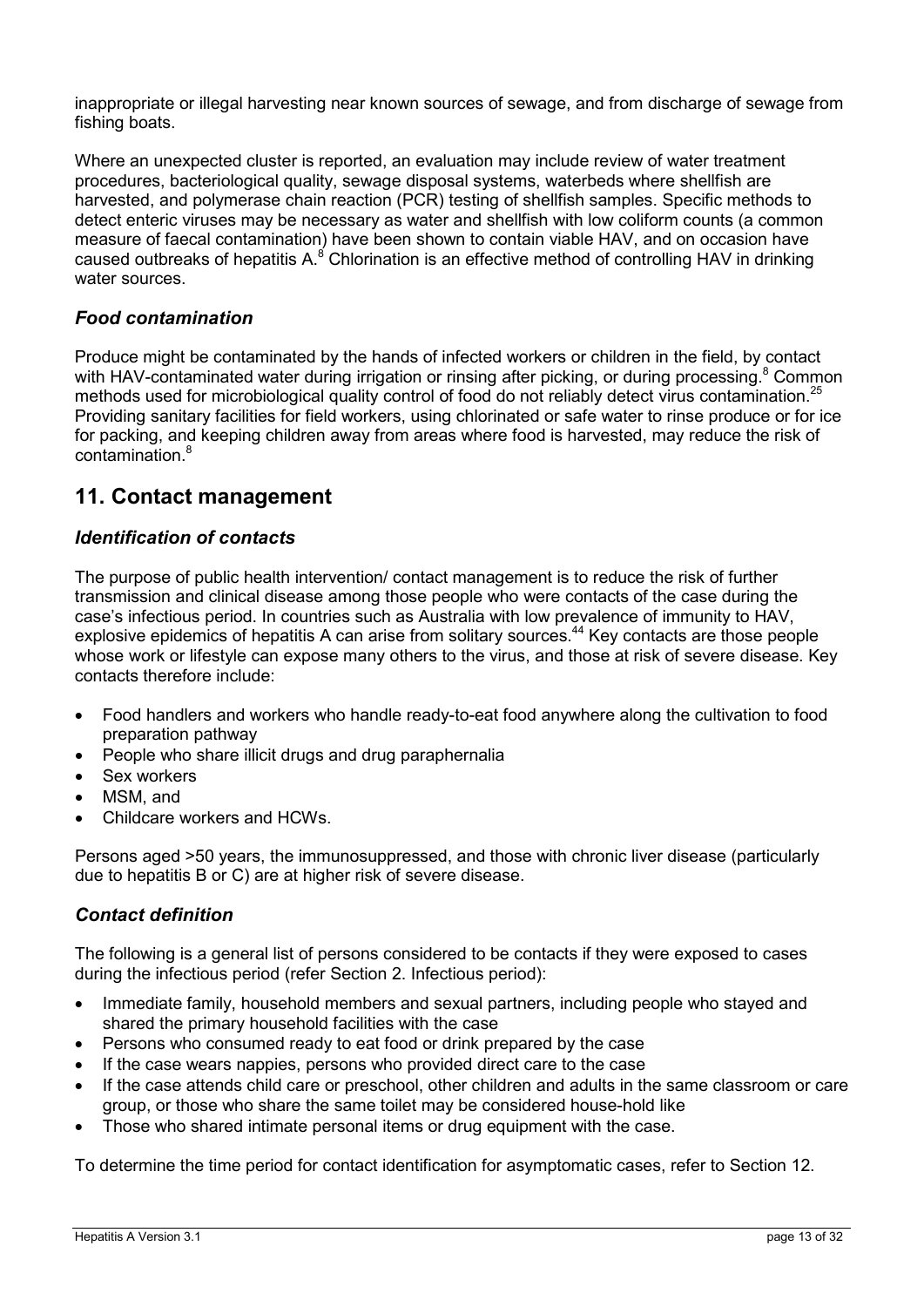#### <span id="page-13-0"></span>*Prophylaxis (see [Appendix 1\)](#page-26-0)*

In the absence of reliable self-reported or documented evidence of past infection or immunisation, PEP should be offered to contacts within two weeks of onset of symptoms in the index case to household contacts and other contacts with ongoing or intermittent household-like exposure.

Intermittent household-like contacts

#### **Scenarios**

1. A childcare worker with confirmed HAV infection worked every day for the two week infectious period prior to the onset date of prodrome symptoms (onset date). Children in direct care of this worker were "intermittently exposed" during this period only on the days they attended the centre.

PEP should be offered to these children as soon as possible, and

- no later than 14 days after onset of prodrome symptoms in the childcare worker, if the last contact with the worker is on or around the onset of prodrome symptoms, or
- no later than 14 days after the last contact with the childcare worker if the only contact with the worker is prior to the worker's prodrome symptom onset (refer Figure 3).

#### **Figure 3**

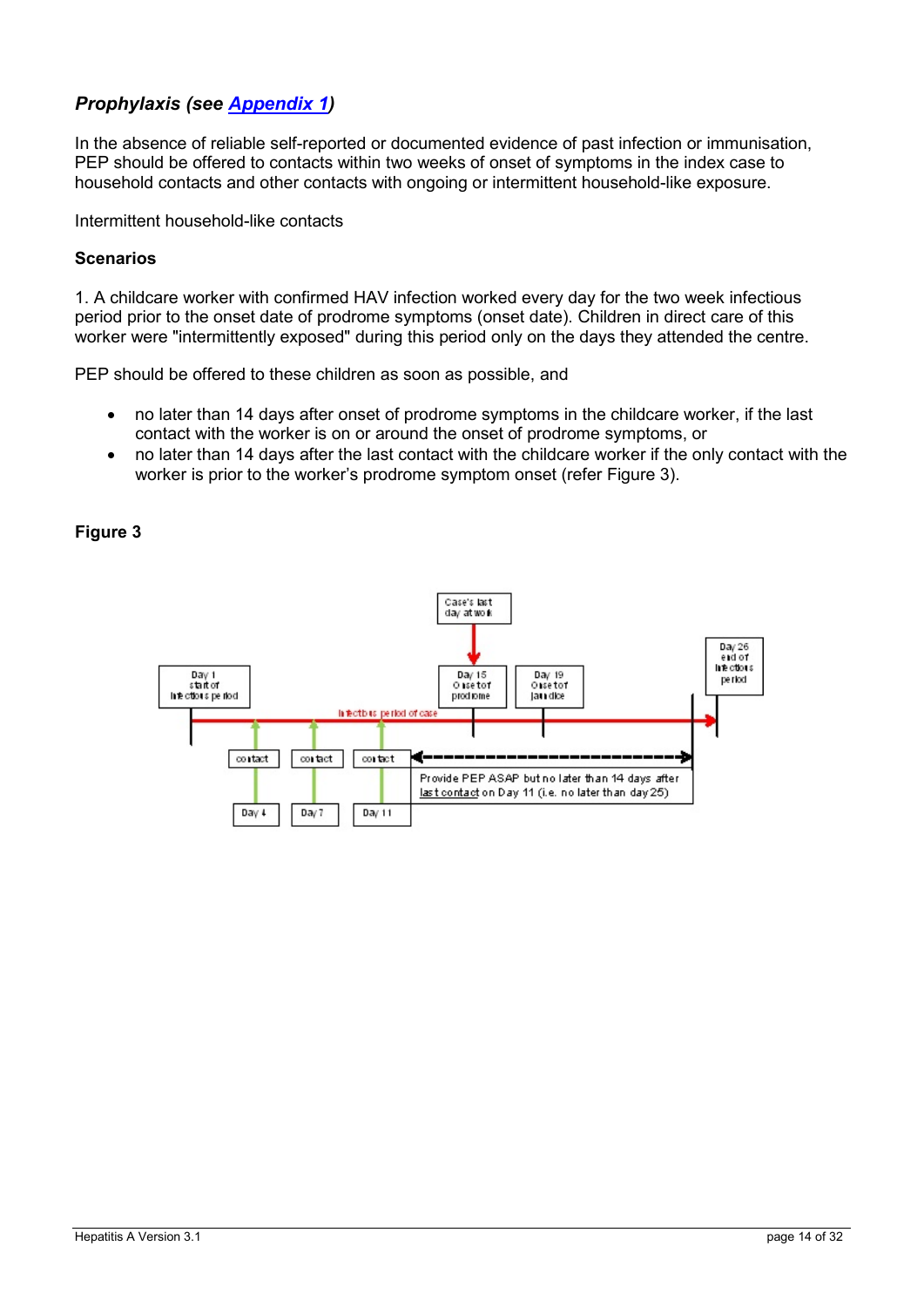2. A sexual contact of confirmed hepatitis A case, who doesn't live in the same household as the case, had intermittent sexual contact during the case's infectious period.

PEP should be offered to the sexual contact as soon as possible, and no later than 14 days after onset of prodrome in the case (refer Figure 4).



#### **Figure 4**

The available interventions for contacts include normal human immunoglobulin (NHIG, also called gamma globulin) and monovalent inactivated hepatitis A vaccine. Traditionally, PEP for hepatitis A contacts consisted of administration of NHIG, but in recent years, use of vaccine has gained favour.<sup>22</sup> High quality clinically relevant evidence indicates that monovalent hepatitis A vaccine has similar efficacy to NHIG for PEP, at least for people aged between 1 and 40 years.<sup>[45,](#page-24-5) [46](#page-24-6)</sup> The vaccine also has the advantage of conferring long-term immunity, being readily available, and being more effective at interrupting longer lasting outbreaks with possible multiple exposures.<sup>[9,](#page-21-9) [19](#page-22-9)</sup>

For asymptomatic cases, refer Section 12.

#### *a) Passive immunisation*

NHIG is a preparation of pooled antibodies and its use worldwide is declining due to insufficient concentrations of anti-HAV IgG, high cost, and limited duration of protection[.](#page-21-1)<sup>1</sup> However, in Australia adequate concentration of anti-HAV IgG is ensured. Supply of NHIG is by local arrangement within each jurisdiction. NHIG should be given in a single intramuscular injection at the following dosage:

| Weight   | Dose (0.02 mL/kg) |  |
|----------|-------------------|--|
| <25 kg   | $0.5$ ml          |  |
| 25-50 kg | $1.0$ ml          |  |
| >50 kg   | $2.0$ ml          |  |

The dose is effective for one to two months but can be tripled to 0.06 ml/kg if required, to offer longer term protection for up to 5 months.<sup>[47](#page-24-7)</sup> NHIG may not prevent excretion of HAV, so those given NHIG may still transmit the virus, even if they do not develop clinical illness. The administration of NHIG can interfere with the immune response from live virus vaccines such as measles, mumps and rubella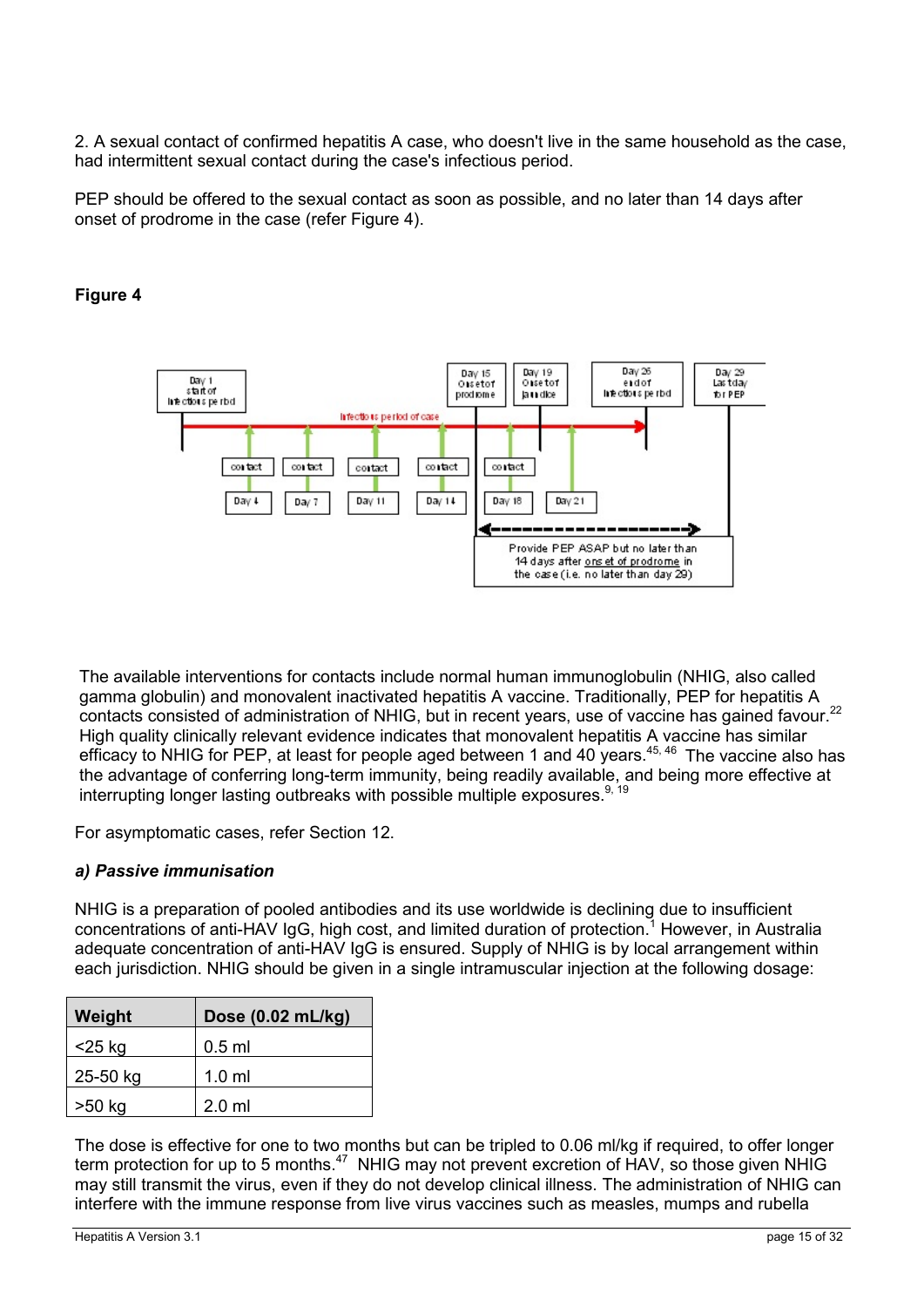(MMR), and varicella, and the childhood immunisation schedule in particular may require adjustment. For detailed advice, consult latest edition of *[The Australian Immunisation Handbook](http://www.immunise.health.gov.au/internet/immunise/publishing.nsf/Content/Handbook10-home%7Ehandbook10part4%7Ehandbook10-4-4)*.

#### *b) Active immunisation*

A single dose of monovalent hepatitis A vaccine gives protection to most recipients within two weeks. A two-dose course six months apart is recommended for long-lasting protection. Persons given a single dose for PEP should be advised to complete the course through their general practitioner (GP) as the vaccine is not subsidised. Combination hepatitis A/B and hepatitis A/typhoid vaccines are useful for pre-exposure prophylaxis in selected individuals but are not recommended for PEP due to reduced vaccine HAV antigen levels. Not all vaccines are licensed for children aged down to one year of age making it important to check details in *[The Australian Immunisation Handbook](http://www.immunise.health.gov.au/internet/immunise/publishing.nsf/Content/Handbook10-home%7Ehandbook10part4%7Ehandbook10-4-4)*. Note also that recent immunisation may confuse the interpretation of follow-up serology.

#### *c) Antibiotic prophylaxis*

None.

#### *d) PEP recommendations*

| Group                                                                             | Recommendation <sup>1</sup>                                                                                   |
|-----------------------------------------------------------------------------------|---------------------------------------------------------------------------------------------------------------|
| Healthy contacts aged 1-40 years for whom vaccine<br>is not contraindicated       | Monovalent hepatitis A vaccine only <sup>2</sup>                                                              |
| Healthy contacts aged $\geq$ 12 months for whom<br>vaccine is contraindicated     | NHIG only                                                                                                     |
| Contacts aged <12 months                                                          | NHIG only                                                                                                     |
| Contacts aged $\geq$ 12 months with chronic liver<br>disease or immunosuppression | NHIG and monovalent hepatitis A vaccine<br>vaccine $3$                                                        |
| Healthy contacts aged >40 years                                                   | NHIG and/or vaccine (see discussion below<br>and conduct risk assessment in conjunction<br>with contact's GP) |

*1 These recommendations apply to contacts within 14 days of exposure to an infectious case who have no selfreported or documented evidence of past infection or immunisation. Prophylaxis is not indicated for contacts of sporadic cases in school or work settings.*

*2 Monovalent inactivated hepatitis A vaccines are generally considered low risk for use in pregnancy; the risk of immunisation in pregnancy should be weighed against the risk of contracting hepatitis A.*

*3 Monovalent hepatitis A vaccine and NHIG can be administered simultaneously at different sites on the body without significant interference in the long-term level of seroprotection.*

There is variation in recommendations from public health authorities in comparable countries regarding the effective upper age limit for hepatitis A vaccine for post-exposure prophylaxis, and also regarding recommendations for those with chronic liver disease or immunosuppression. The United States of America recommend an upper age of 40 years for hepatitis A vaccine, and use of NHIG in contacts older than 40 years, based on randomised controlled trial evidence.[37,](#page-23-16)[48](#page-24-8) Public Health England recommends preferential use of vaccine over NHIG up to age 60 years.<sup>[39](#page-23-14)</sup> The Public Health Agency of Canada prefers vaccine over NHIG for any age over six months.

The evidence base for these varying recommendations is the same. There is evidence of increased risk of severe disease with increasing age.<sup>[49](#page-24-9)</sup> There is also evidence that the rapidity of achieving seroprotective levels after one dose of hepatitis A vaccine decreases with age, with seroprotective levels reached after 15 days in 74%, 54%, and 30% of individuals aged 40-49, 50-59 and 60-69 years respectively.<sup>[48](#page-24-8)</sup> This compares to 92% seroconversion after 15 days in individuals younger than 40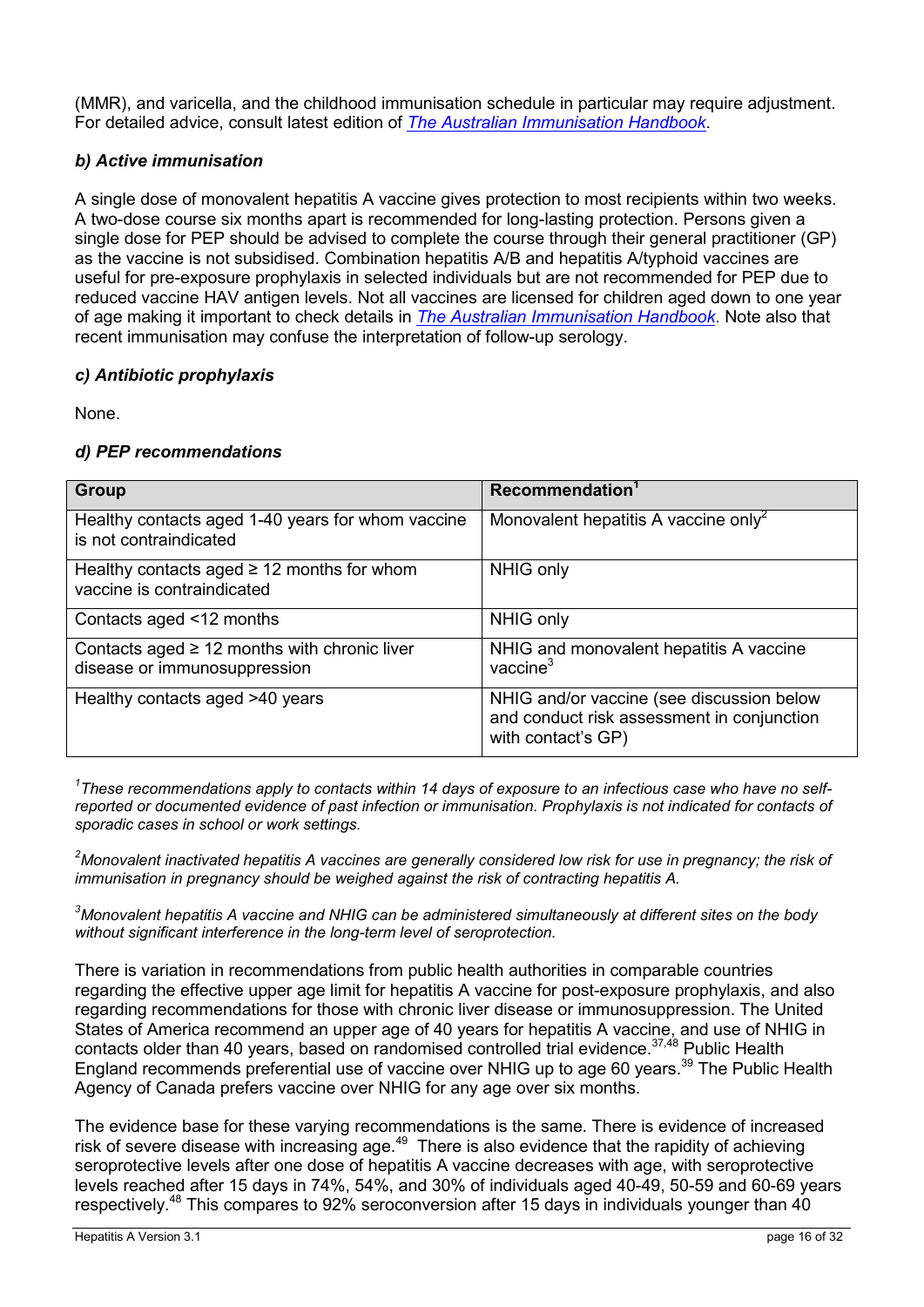years.<sup>[50](#page-24-10)</sup> It appears that some of the move to preferring vaccine over NHIG is concern about decreasing potency of NHIG products. This is not a consideration in Australia, as the Australian Red Cross Blood Service (ARCBS) does not release NHIG unless the antibody levels in the final product are ≥100 IU/mL [V. Hoad personal communication September 2017].

Nevertheless, many adult contacts >40 years in Australia would receive an additional benefit of longerterm protection from vaccination compared to NHIG. It is also likely that most adults 40 to 60 years who are otherwise well and are not at high risk of severe disease will mount a sufficiently rapid immune response to the vaccine to prevent disease. In such cases, PHUs may wish to undertake a risk assessment with the contact and their GP, and consider using vaccine in otherwise well adults 40 – 60 years of age in preference to NHIG. Alternately, vaccine and/ or NHIG can be administered simultaneously at different sites on the body without significant interference in the long-term level of seroprotection.<sup>[36](#page-23-12)</sup>

Provision of NHIG is recommended for the immunosuppressed and people with chronic liver disease, due to a delayed or weakened immune response from vaccine alone and the risk of serious disease.<sup>[9,](#page-21-9)</sup> [14,](#page-22-4) [51](#page-24-11)

There is international consensus that in pregnancy the theoretical risk of inactivated vaccine to the fetus is low.<sup>[1,](#page-21-1) [14](#page-22-4)</sup> Live attenuated hepatitis A vaccines (currently available in China) should not be given to pregnant women[.](#page-21-1)<sup>1</sup> The risk of vaccination in pregnancy should be weighed against the risk associated with HAV infection. An immunity check on pregnant women should be performed prior to immunoglobulin administration.

There is conflicting evidence whether NHIG is effective >14 days post exposure and whether it attenuates the severity of hepatitis A infection.<sup>[9,](#page-21-9) [45](#page-24-5)</sup> PEP is not indicated for contacts of sporadic cases in the school or work settings.<sup>[5](#page-21-5)</sup>

#### *e) Immunity screening*

Immunity screening (using IgG levels) to avoid the needless administration of PEP is practiced in various Australian jurisdictions for groups with a high likelihood of previous infection (those who have spent many years in an HAV endemic country or are aged ≥ 40 years). Testing is undertaken early in the 14 days window of opportunity in exposed individuals to allow for later administration of prophylaxis. The decision for testing should be based chiefly on the expected prevalence of immunity, the cost-benefit, and the degree of risk in interfering with provision of subsequent PEP.<sup>[14](#page-22-4)</sup> There is no reported harm specific to administering vaccine or NHIG to immune persons.

#### *Education*

Provide contacts (or parents/ guardians) with a Hepatitis A Fact Sheet (refer [Appendix 4\)](#page-28-0), including advice on the risk of infection and the need for PEP particularly in at-risk groups. Counsel them to watch for signs or symptoms of hepatitis occurring within 50 days of exposure and seek medical attention early if symptoms develop. Parents of infants or young children should be reminded that jaundice may not occur in the young. Advice about careful hygiene should be given, particularly about hand washing after going to the toilet and changing nappies. It is especially important that food handlers monitor their symptoms after contact with the case and seek medical attention promptly if symptoms are detected. Contacts such as food handlers and other high-risk workers who are likely exposed to hepatitis A (e.g. ate a salad prepared by the case), should voluntarily exclude themselves from settings that put others in potential exposure to HAV infection.

#### *Isolation and restriction*

According to current legislation, contacts are not subject to enforced exclusions and cannot be treated as cases. At best, contacts can be advised to voluntarily exclude themselves and to curb high-risk behaviours or work practices until the incubation period ends or, if they become cases, until their infectious period ends. Individual risk assessment should be utilised to inform contacts of the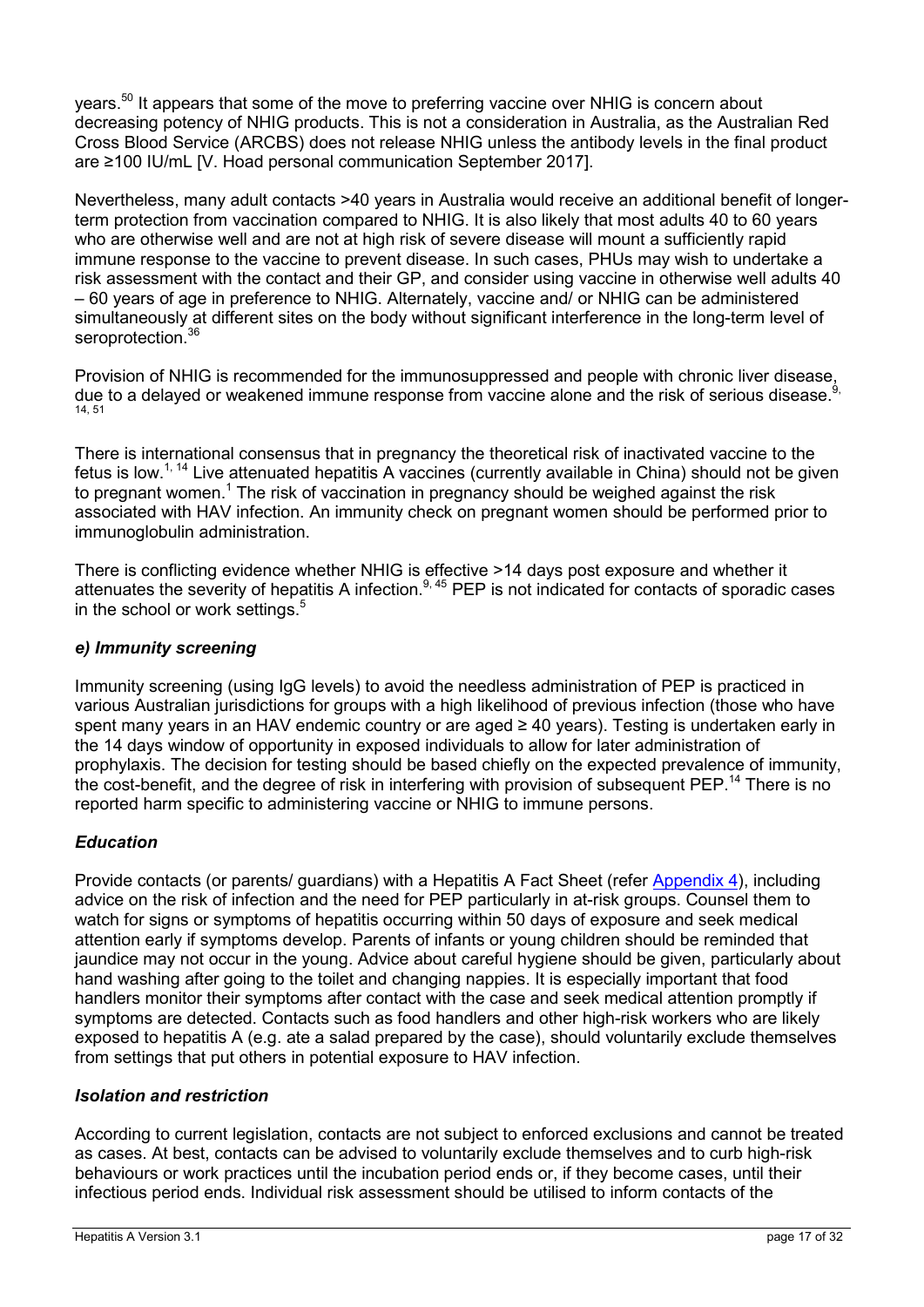likelihood of infection and the threat they pose to others. Timely PEP will minimise the probability of contacts becoming cases.

### <span id="page-17-0"></span>**12. Special situations**

#### *Asymptomatic cases*

Suspected cases believed to be infectious but asymptomatic, such as children <5 years old should be managed with observation, PEP of contacts if indicated (e.g. as for contact management in child care centres), and with good hygiene practices. Standard precautions should be used by direct contacts for the suspected period of infectivity. Deranged LFTs can be a marker of infectiousness but they are not always altered in mild disease. It is important to seek expert advice on which laboratory tests (serum IgM, serum PCR or PCR testing of stools<sup>16</sup>) can be used to confirm asymptomatic infection in an outbreak setting. The general aim is to manage contacts based on an individual risk assessment.

#### *A case in a child care setting*

Because most HAV infections in young children are asymptomatic, illness among staff members or household contacts is often the first (and only) indication of child care centre outbreaks.<sup>12</sup> The exclusion period for a diagnosed case should be considered. Asymptomatic cases with HAV undetectable by PCR on stool can safely return to child care. Others that may remain PCR positive in stool should be assessed on a case by case basis.

For a **single case**, hepatitis A vaccine or NHIG needs be administered only to classroom contacts of the index case while they were infectious. Written advice should be provided to parents and staff caring for children in other groups.

For an outbreak, hepatitis A vaccine or NHIG should be administered to all previously unvaccinated staff members and attendees of the childcare facility AND members of households who have children (centre attendees) in nappies.

#### An **outbreak** occurs when:

1. HAV cases occur in two or more children or employees (without another plausible exposure source);

OR

2. HAV cases are recognised in two or more households epidemiologically linked to the centre (without another plausible exposure source).

To quickly identify new infections, the PHU should institute surveillance for hepatitis-like illness among households connected to the centre for 50 days after onset of the last case; usually done by letter. All such households should be provided with basic information about HAV, and be instructed to contact the PHU immediately should compatible symptoms develop.

The critical role of good personal hygiene (especially hand washing) should be reviewed with childcare centre staff. Staff involved in food handling, should not be involved in changing nappies during the same shift or day. Affected centres should be discouraged from accepting new children for 50 days after onset of the last case, unless hepatitis A vaccine or NHIG is given before admission. Transferring children to other centres should be discouraged during this period. All surfaces and toys in affected classrooms should be cleaned and sanitised daily. Toys that can't be washed should be temporarily removed.

#### *A case in a school, hospital, or work setting*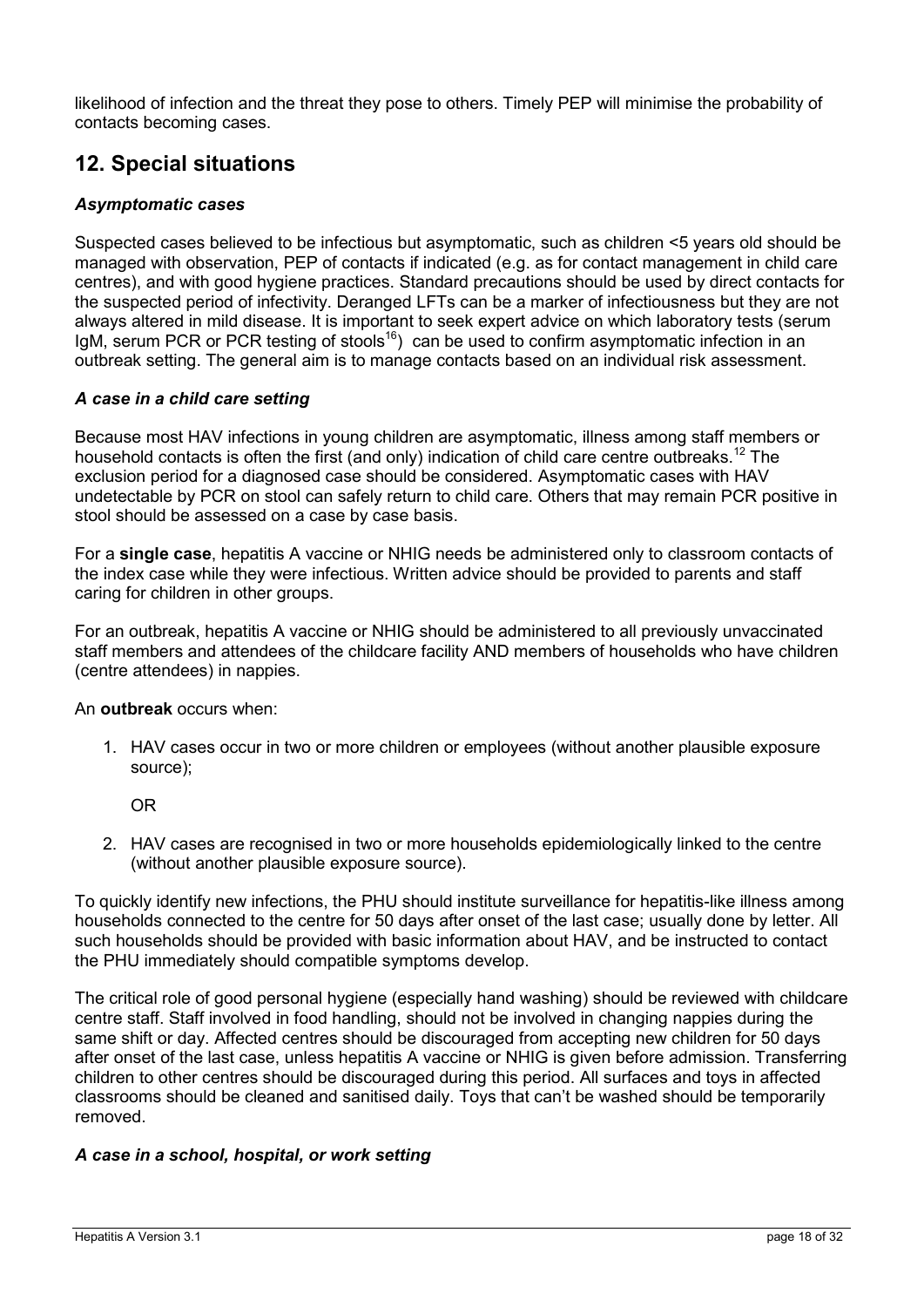Hepatitis A PEP is not routinely indicated when a single case occurs in a school or work setting and the source of infection is outside the school or work setting. Similarly, when a person who has hepatitis A is admitted to a hospital, staff members should not routinely be administered HAV PEP. Careful hygienic practices and standard precautions should be emphasised. Appropriate PEP should be administered to persons who have close contact with index patients if an epidemiologic investigation indicates HAV transmission has occurred among students in a school, among patients or between patients and staff members in a hospital, and circumstances suggest that further protection over and above improvements in hygienic practices is warranted.

Where the index case is a HCW (infected via another source) a careful risk assessment is required to assess the risk to other HCWs and patients, including: an audit of infection control practice, investigation of the type of care provided (feeding, toileting, etc.), food/bathroom facilities shared with other HCWs, and the potential infectiousness of the case (diarrhoea at work, stage of infection). PEP may be required for non-immune staff and patients.

#### *A case in a food handler (see Appendix 2)*

Food handlers are not at increased risk for HAV infection because of their occupation, but are noteworthy because of their critical role in common-source foodborne HAV transmission.<sup>[14](#page-22-4)</sup> Roughly 8% of the working population are food handlers and around the same proportion (8%) of all hepatitis A cases occur in food handlers.<sup>[8,](#page-21-8) [12](#page-22-2)</sup> Most food handlers with hepatitis A do not transmit the virus to others. The public health response is based on a careful case-by-case risk assessment, which may require on-site visits (by environmental health officers and jurisdictional food safety authorities), independent verification of hygiene practices, and detailed process and document review. The evaluation should estimate the number of potentially exposed individuals and their risk of severe or asymptomatic disease, as well as cover media and political considerations.

Risk assessment in food handlers should incorporate the following principles:

- Make every possible effort to obtain accurate information
- Exercise considerable judgment about the accuracy of information received, especially the consistency of hygiene information received from different sources
- Consider the facility's food inspections records while under its current management
- Determine whether the manager has had food safety training and applies it through employee training, supervision and hazard control systems at the facility. Good practices include:
	- o Management supervising and inspecting food handling practices of all shifts on a routine basis
	- $\circ$  Training that addresses personal hygiene and supervision of hand washing practices
	- o Management has a routine practice of evaluating employee hygiene practices, such as washing hands upon entering a food preparation area and on leaving a restroom
	- o Hand washing facilities are checked frequently each day for adequate supplies, and operational records are kept
	- o High risk food handling tasks of ready-to-eat food are designed so that direct handling of food and cross-contamination are minimised
	- o An effective management policy is in place to encourage employees to report illnesses and not to work with symptoms that could indicate a communicable disease (e.g. diarrhoea or vomiting), and that sick leave and exclusion records are well maintained.

Consider follow up of patrons if the food handler, while infectious, directly handled food that was not subsequently cooked prior to serving AND had diarrhoea or poor hygienic practices AND patrons can be identified and provided with PEP within two weeks of exposure. Use of PEP should be considered in institutional settings where multiple exposures among patrons may have occurred. PHU staff must work in close collaboration with the jurisdictional food safety officers in managing the risk to other staff and patrons.

#### *a) Risk to other food handlers and patrons from a food handler diagnosed with HAV*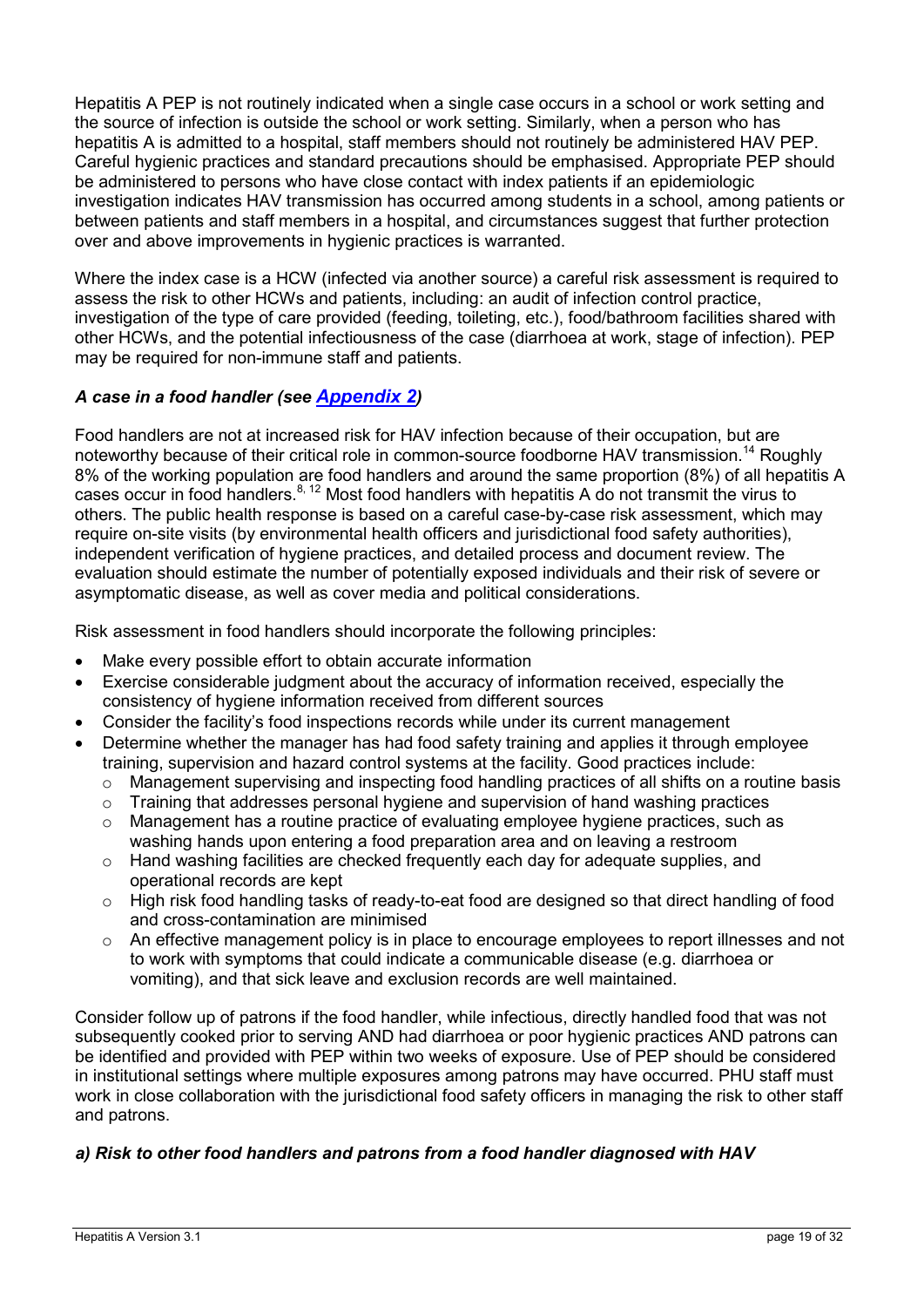Food handlers can transmit HAV to patrons and co-workers through contaminated food, and possibly utensils or surfaces. If the investigation shows that other food handlers at the facility are at risk because they either ate food prepared by the case, or because they shared toilets or washing facilities with the case, then PEP should be provided to those who are unimmunised. Where other cases are suspected among food handlers, blood should be collected (with consent) for testing.

#### *b) Risk communication – patrons*

It can be difficult to identify all people who may have been exposed to food prepared by a case. It is therefore important to evaluate the degree of risk to patrons by assessing the risk behaviours of the case. Where a risk is identified, there are two primary reasons to alert patrons:

- To provide PEP to potentially exposed individuals and prevent illness in them
- To warn and educate persons who may be already incubating the infections (and their doctors) about their exposure, in order to facilitate rapid diagnosis and to prevent a subsequent generation of cases. (Public announcements can be worthwhile even if it is too late to offer PEP to exposed individuals).

These measures can be readily applied in a setting where at-risk groups are easily located, such as a school, childcare centre or private home. For restaurants and sandwich shops it sometimes becomes necessary to notify those at risk through the news media or other forms of public announcements. The food service facility operators should be counselled about their responsibility to protect the public's health and the need to cooperate in public alerts.

#### *c) Risk communication – general public*

After a careful risk assessment, the PHU should alert the general public about a food outlet or infectious food handler (through the news media) when there is evidence of infection in other food handlers or patrons at the site, AND there are significant concerns about food safety breaches AND if patrons cannot be easily contacted within two weeks of exposure. Suspected common-source outbreaks unrelated to food preparation should be clearly communicated. The PHU should consult with the state/territory communicable disease branch (CDB) staff, food safety officers and media units before going public. The CDB may convene an expert panel to advise in difficult cases.

#### *d) General principles for decision-making (refer [Appendix 2\)](#page-27-0)*

The pivotal decision points for contact management of a HAV-infected food handler relate to:

- Whether the food handler was working during the infectious period and had contact with high risk ready-to-eat food
- If patrons or staff had repeated exposures
- If the food handler had good hygiene practices and was free of diarrhoea during the infectious period
- If the current management has good food service training and there is an effective hazard control system in the facility
- If patrons/ contacts can be identified and contacted within two weeks
- If there is evidence of infection in other food handlers or patrons.

Good hygiene standards include: the case always uses gloves or utensils appropriately; changes gloves when food preparation is interrupted; meticulously washes hands after toileting and before food preparation; has access to adequate and clean toilet facility; management has undertaken approved training and implements an approved hazard control system; hand washing facilities are clean, wellstocked (with soap and disposable towels), accessible and well-utilised; food is adequately heated or refrigerated and not left out for extensive periods; and surfaces are regularly cleaned and sanitised.

High risk situations arise when there is a history of multiple exposures by staff or patrons and where a facility's or a food handler's hygiene standards are questionable. In these circumstances, consider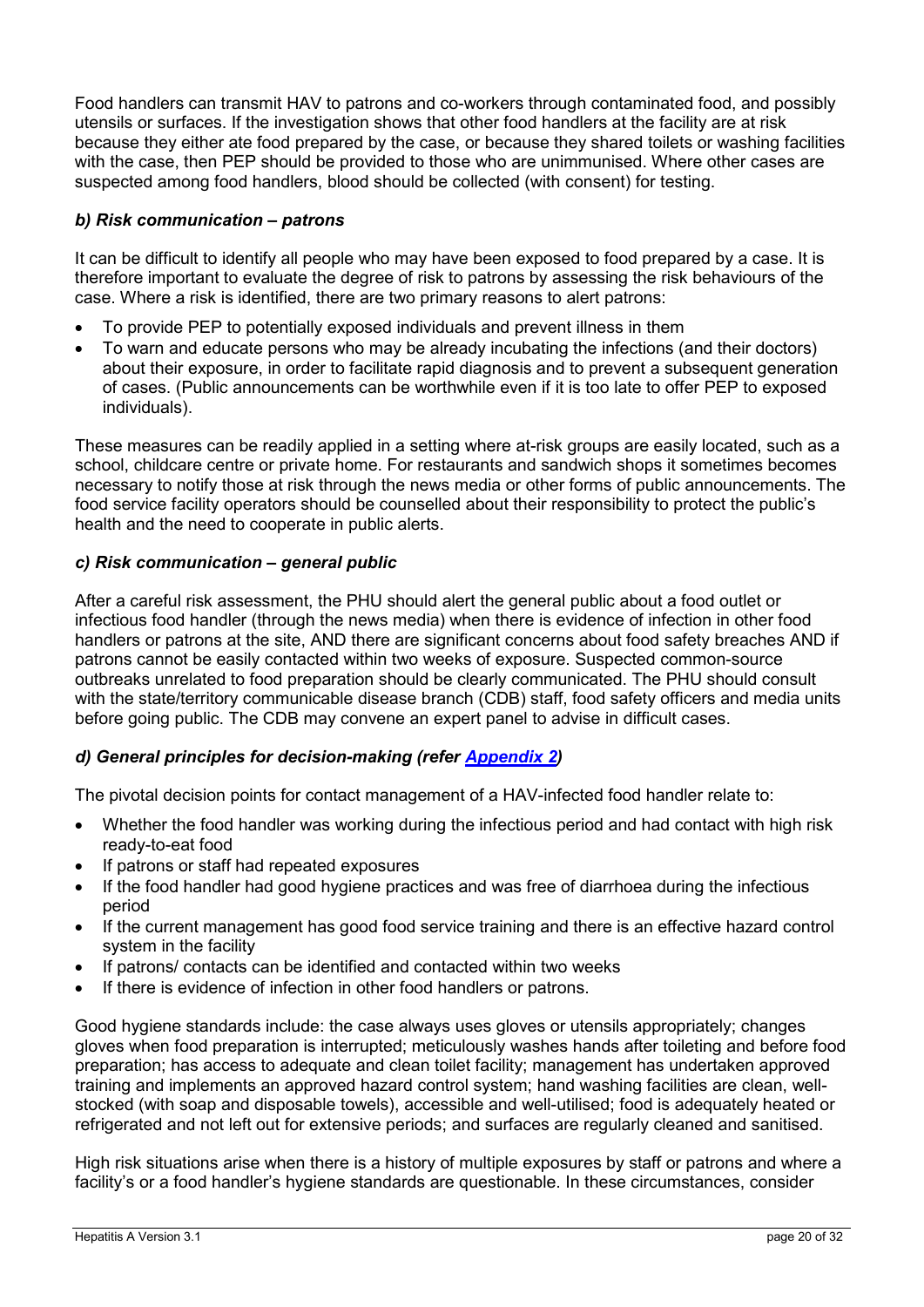communicating the incident through the media, offering of PEP to contacts, and implementing exclusions.

If there is evidence of infection in other food handlers or patrons, irrespective of hygiene standards in the facility or staff, re-evaluate the risk to the public and undertake a thorough investigation of the premises. This would include corroborating evidence with a range of stakeholders, review of illness registers and past inspection/audit records, search for council orders or fines and complaints to council, and the sending away of multiple specimens for testing.

Low risk scenarios for ongoing transmission from an infected food handler are ones where there is no evidence of hygiene breaches (cross-contamination issues etc.) and no evidence of transmission of HAV infection to others. PEP should be offered to other food handlers even in this situation to prevent secondary cases in critical staff and because food handling staff may have consumed contaminated food[.](#page-21-8) 8

In all instances, other food handlers at the establishment in question should be evaluated to determine whether any have, or recently have had, HAV, and if it was locally acquired. Past inspection records should be reviewed and interview statements should be corroborated. The potential for breaks in proper practices should be carefully evaluated. The PHU and food service managers should monitor food handlers who are at risk of HAV for one incubation period (50 days) after their last exposure to the index case.

Opportunities for PEP are often missed either because the infected food handler did not receive a diagnosis of HAV infection until after transmission to patrons had occurred, the case was not reported to the local public health authorities, or reported food handling practices incorrectly indicated a low risk of transmission.<sup>[8](#page-21-8)</sup> PEP should not be offered to exposed persons after secondary cases have begun to occur because the two week window of opportunity for effective PEP will have elapsed, unless other infected food handlers with later symptom onsets have been identified, or prevention of tertiary cases is being considered.

#### *e) Outbreak investigation*

There is a different approach to investigating outbreaks of HAV illness from: (1) a localised point source and (2) a widely distributed food. In the latter case, it may be necessary to undertake hypothesis generation of transmission pathways through trawling questionnaires and other tools; to communicate with neighbouring public health units, jurisdictions and national bodies; to test food and water supplies; and to test epidemiological hypotheses through analytic studies (case control and cohort). A detailed discussion of outbreak investigation is beyond the scope of this guideline. In both scenarios prompt action must be taken to determine the:

- Likely source of transmission (e.g. water, distributed frozen food, shellfish etc.)
- Size of the outbreak
- Likely number of affected people and their risk of transmission to others
- Type of facilities affected (e.g. residential and aged care facilities, supermarkets, restaurants)
- The best means to curb further spread.

Depending on the affected population and setting, control strategies may also include:

- Active case finding
- Genotyping and sequencing of HAV detected in clinical or food samples
- Exclusion of cases and suspected cases from at-risk work
- Closure of affected facilities or food outlets
- Trace-back of suspected food sources
- Sending alerts to doctors in the community
- Conducting media alerts to the wider community
- Taking other measures such as the community-wide promotion of vaccination.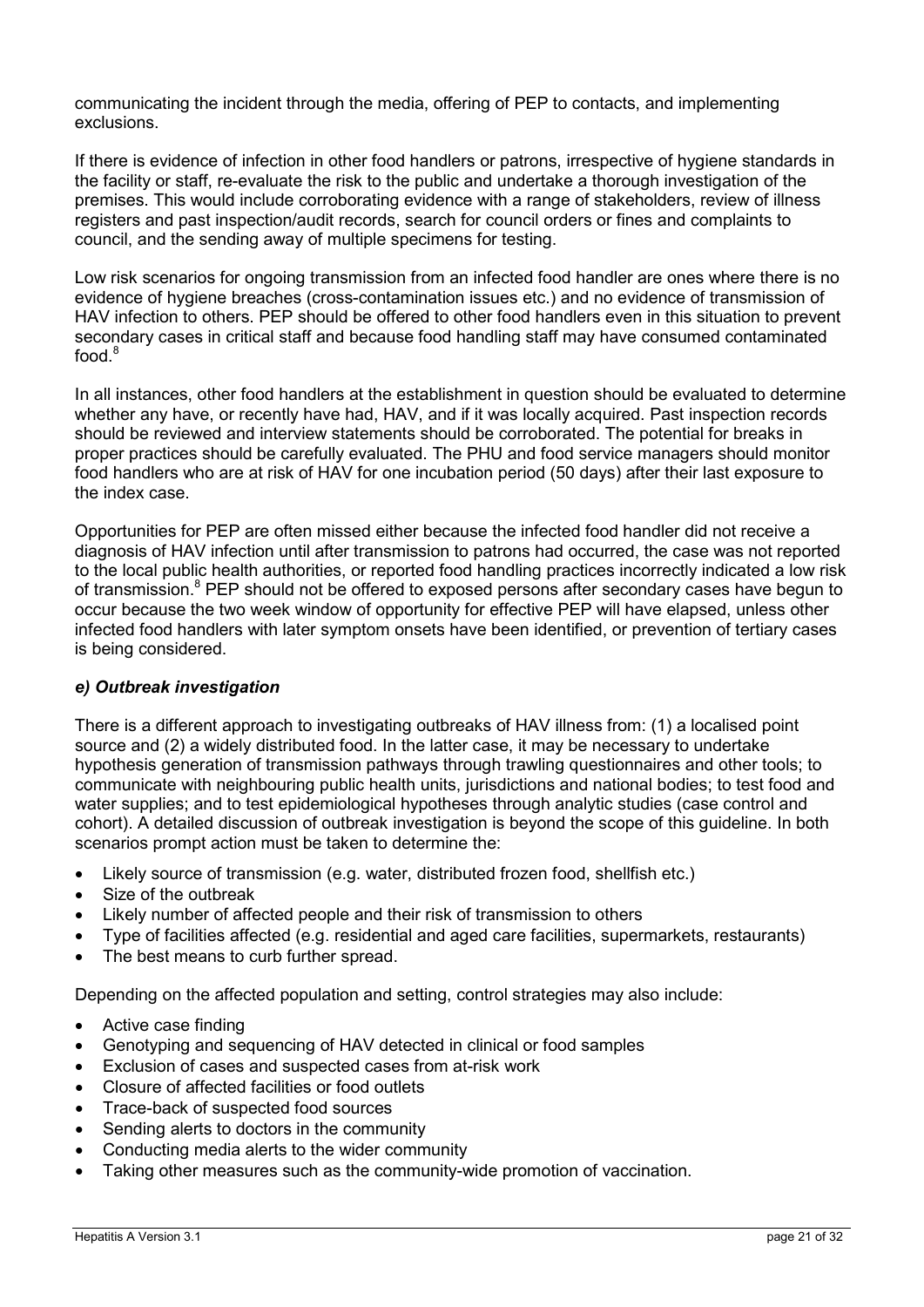#### *Locally-acquired cases in men who have sex with men*

Cases of HAV reported in MSM with no history of overseas travel during the incubation period should prompt careful questioning to identify sexual contacts who may have been the source of infection, or who may have been exposed to the case while he was infectious. Specific inquiry should be made about visits to public sex venues, use of mobile phone apps to find sexual partners, and all other regular and casual sex partners during the periods of interest.

Partners who can be identified within two weeks of contact with the case while infectious should be assessed for symptoms of HAV infection and offered PEP if not already immune. If high risk settings, or persons at higher risk from HAV, are identified, consideration should be given to:

- public alerts (targeting MSM community media), emphasising vaccination and risk reduction practices, hand washing after toileting, before eating, before preparing food or drink, after handling condoms and sex toys/equipment, and after sex
- signage or campaigns in public sex venues
- clinician alerts, emphasising early detection of cases and routine vaccination of MSM

### <span id="page-21-0"></span>**13. References and additional sources of information**

<span id="page-21-1"></span>1. World Health Organization. WHO position paper on hepatitis A vaccines. *Wkly Epidemiol Rec*. 2012;87:261-76.

<span id="page-21-2"></span>2. Costa-Mattioli M, Ferre V, Monpoeho S, Garcia L, Colina R, Billaudel S, et al. Genetic variability of hepatitis A virus in South America reveals heterogeneity and co-circulation during epidemic outbreaks. *The Journal of general virology*. 2001;82(Pt 11):2647-52. Epub 2001/10/17.

<span id="page-21-10"></span><span id="page-21-3"></span>3. Robertson BH, Jansen RW, Khanna B, Totsuka A, Nainan OV, Siegl G, et al. Genetic relatedness of hepatitis A virus strains recovered from different geographical regions. *The Journal of general virology*. 1992;73 ( Pt 6):1365-77. Epub 1992/06/01.

<span id="page-21-4"></span>4. Australian Technical Advisory Group on Immunisation. The Australian Immunisation Handbook: Ch 4.4 Hepatitis A. (2017 update) 10th ed. Canberra: Australian Government Department of Health; 2017.

<span id="page-21-5"></span>5. Spradling PR. Hepatitis, Viral. In: Heymann DL, editor. Control of communicable diseases manual. 20th ed. Washington: American Public Health Association; 2015. p. 252-74.

<span id="page-21-6"></span>6. Beard MRL, S. M.;. Hepatitis A Virus (Picornaviridae). In: G.; GAWR, editor. Encyclopedia of Virology. Second ed: Elsevier; 1999.

<span id="page-21-7"></span>7. Mushawar I. Viral Heapatitis: Molecular Biology, Diagnosis, Epidemiology and Control. Zuckerman AM, IK;, editor: Elsevier; 2004.

<span id="page-21-8"></span>8. Fiore A. Hepatitis A transmitted by food. Clin Infect Dis. 2004;38(5):705-15.

<span id="page-21-9"></span>9. Thomas L and The Hepatitis A Guidelines Group. [Guidance](https://www.gov.uk/government/collections/hepatitis-a-guidance-data-and-analysis) for the prevention and control of hepatitis A infection (v1.1). Health Protection Agency (Public Health England): 2009 [cited 2017 13 Apr]; Available from: [gov.uk/government/collections/hepatitis-a-guidance-data-and-analysis.](http://www.gov.uk/government/collections/hepatitis-a-guidance-data-and-analysis)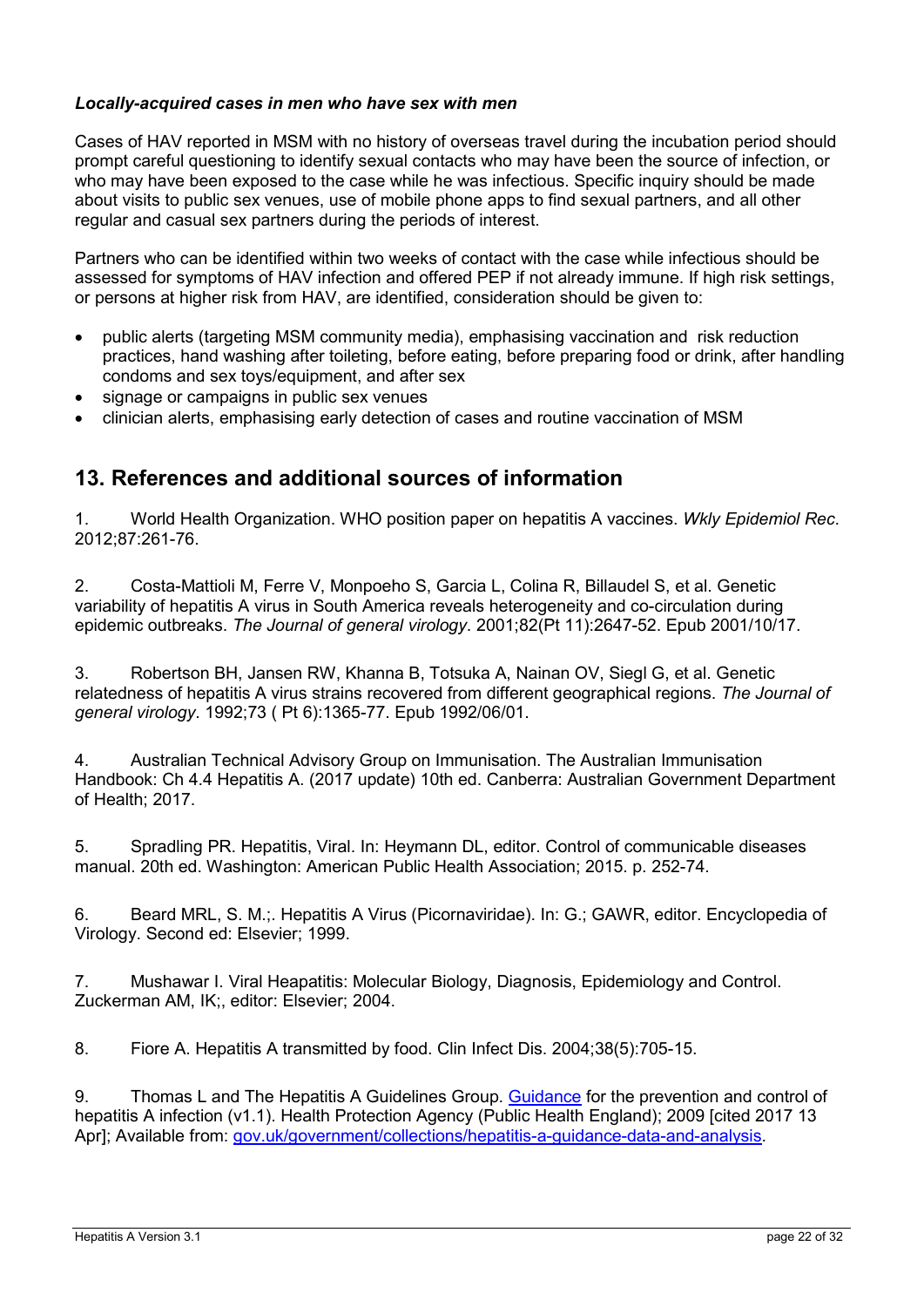<span id="page-22-0"></span>10. NNDSS Annual Report Working Group. Australia's notifiable disease status, 2014: Annual report of the National Notifiable Diseases Surveillance System. *Commun Dis Intell Q Rep*. 2016;40(1):E48-145. Epub 2016/04/16.

<span id="page-22-1"></span>11. Tjon G, Coutinho R, van den Hoek A, Esman S, Wijkmans C, Hoebe C, et al. High and persistent excretion of hepatitis A virus in immunocompetent patients. *J Med Virol*. 2006;78:1398-405.

<span id="page-22-2"></span>12. Oregon Health Authority. Hepatitis A Investigative Guidelines. Public Health Division; 2016 [updated Jul 2016; cited 2017 13 Apr]; Available from: https://public.health.oregon.gov/DiseasesConditions/CommunicableDisease/ReportingCommunicable Disease/ReportingGuidelines/Documents/hepa.pdf.

<span id="page-22-3"></span>13. Stapleton J, Lemon S. Hepatitis A and hepatitis E. In: Hoeprich P, Jordan M, Ronald A, editors. Infectious diseases: A treatise of infectious processes. Philadelphia: Lippincott; 1994. p. 790-7.

<span id="page-22-4"></span>14. Centers for Disease Control and Prevention. Chapter 9, Hepatitis A. In: Hamborsky J, Kroger A, Wolfe S, editors. Epidemiology and Prevention of Vaccine-Preventable Diseases. 13 ed. Washington DC: Public Health Foundation; 2015. p. 135-47.

<span id="page-22-5"></span>15. Cheney C. Atypical manifestations of Hepatitis A virus infection. UpToDate. 2014.

<span id="page-22-6"></span>16. Rump B, Visser O, Te Wierik M, Vennema H. Use of PCR for detection of faecal HAV as a screening tool in an outbreak of hepatitis A in daycare centres. *Epidemiol Infect*. 2013;141:549-55.

<span id="page-22-7"></span>17. Lai M, Chopra S. [Overview](http://www.uptodate.com/contents/overview-of-hepatitis-a-virus-infection-in-adults) of hepatitis A virus infection in adults. 2016 [updated 17 Oct 2016; cited 2017 14 Apr]; Available from: [uptodate.com/contents/overview-of-hepatitis-a-virus-infection-in](http://www.uptodate.com/contents/overview-of-hepatitis-a-virus-infection-in-adults)[adults.](http://www.uptodate.com/contents/overview-of-hepatitis-a-virus-infection-in-adults)

<span id="page-22-8"></span>18. Quiros-Tejeira R. [Overview of hepatitis A](https://www.uptodate.com/contents/overview-of-hepatitis-a-virus-infection-in-children) virus infection in children. 2016 [updated 31 Mar 2016; cited 2017 14 Apr]; Available from: [uptodate.com/contents/overview-of-hepatitis-a-virus](http://www.uptodate.com/contents/overview-of-hepatitis-a-virus-infection-in-children)[infection-in-children.](http://www.uptodate.com/contents/overview-of-hepatitis-a-virus-infection-in-children)

<span id="page-22-9"></span>19. Advisory Committee on Immunization Practices (ACIP), Centres for Disease Control and Prevention (CDC). Update: prevention of hepatitis A after exposure to hepatitis A virus and in international travelers. Updated recommendations of the Advisory Committee on Immunization Practices (ACIP). MMWR Morb Mortal Wkly Rep. 2007;56(41):1080-4.

<span id="page-22-10"></span>20. Cooksley G. The importance and benefits of hepatitis A prevention in chronic liver disease patients. *J Gastroenterol Hepatol.* 2004;19:S17-S20.

<span id="page-22-11"></span>21. Taylor RM, Davern T, Munoz S, Han SH, McGuire B, Larson AM, et al. Fulminant hepatitis A virus infection in the United States: Incidence, prognosis, and outcomes. *Hepatology*. 2006;44(6):1589-97. Epub 2006/11/30.

<span id="page-22-12"></span>22. World Health Organization. Evidence based recommendation for use of hepatitis A vaccines in immunization services: Background paper for SAGE discussions. Geneva: WHO, 2011.

<span id="page-22-13"></span>23. Heywood AE, Newall AT, Gao Z, Wood JG, Breschkin A, Nicholson S, et al. Changes in seroprevalence to hepatitis A in Victoria, Australia: a comparison of three time points. *Vaccine*. 2012;30(42):6020-6. Epub 2012/08/08.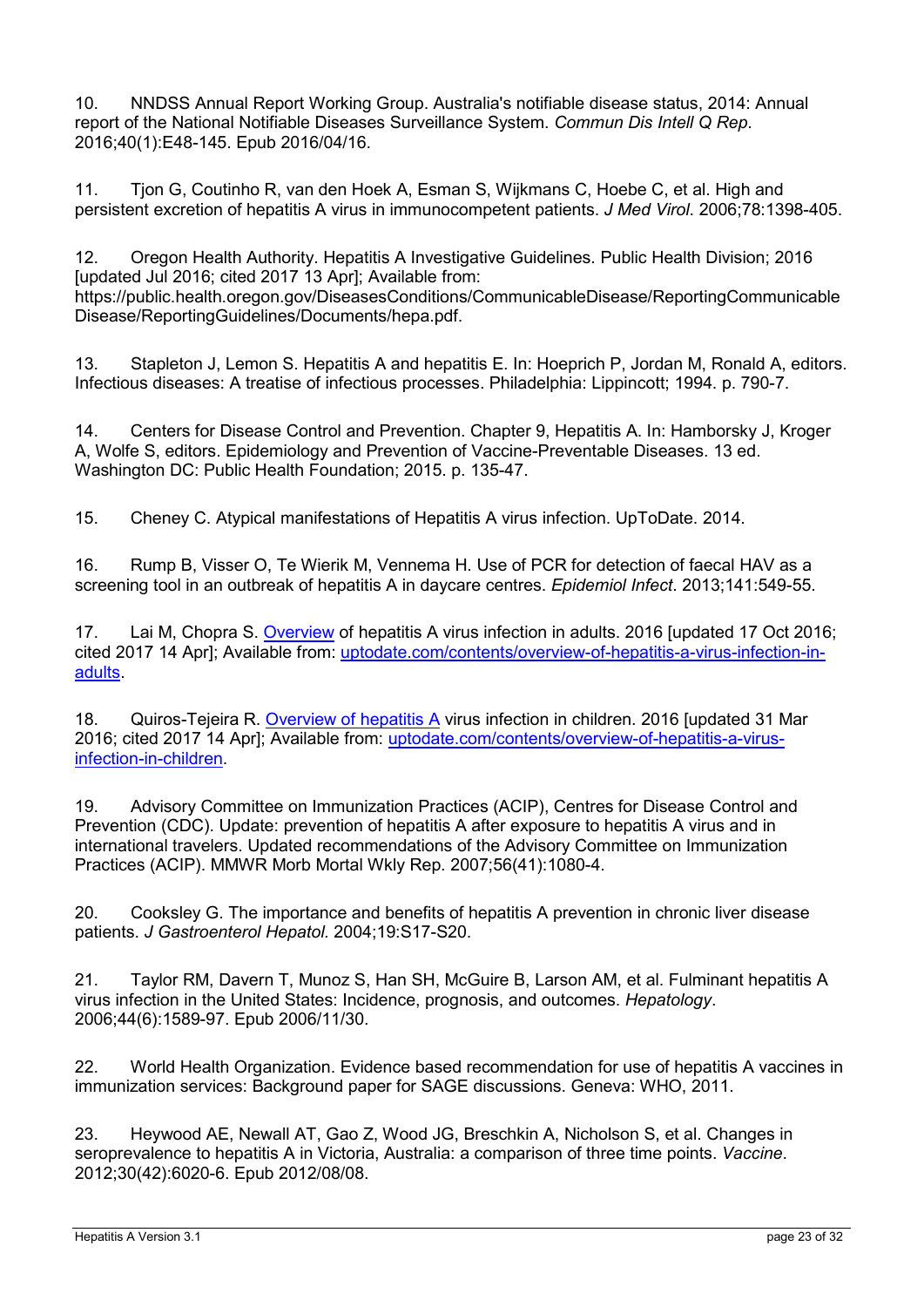<span id="page-23-0"></span>24. Amin J, Gilbert G, Escott R, Heath T, Burgess M. Hepatitis A epidemiology in Australia: national seroprevalence and notifications. *Med J Aust.* 2001;174(7):338-41.

<span id="page-23-1"></span>25. Petrignani M, Verhoef L, Vennema H, van Hunen R, Baas D, van Steenbergen J, et al. Underdiagnosis of foodborne hepatitis A, the Netherlands, 2008-2010. *Emerg Infect Dis.* 2014;20(4):596-602.

<span id="page-23-2"></span>26. Klevens R, Liu S, Roberts H, Jiles R, SD H. Estimating acute viral hepatitis infections from nationally reported cases. *Am J Public Health*. 2014;104(3):482-7.

<span id="page-23-3"></span>27. Matin N, Grant A, Granerod J, Crowcroft N. Hepatitis A surveillance in England - how many cases are not reported and does it really matter? *Epidemiol Infect*. 2006;134:1299-302.

<span id="page-23-4"></span>28. Australian Indigenous Health*InfoNet*. Summary of hepatitis A/B among Indigenous Australians. Australian Indigenous HealthInfoNet, 2008.

<span id="page-23-5"></span>29. Thompson C, Dey A, Fearnley E, Polkinghorne B, Beard F. Impact of the national targeted Hepatitis A immunisation program in Australia: 2000–2014. *Vaccine*. 2017;35(1):170-6.

<span id="page-23-6"></span>30. Donnan E, Fielding J, Gregory J, Lalor K, Rowe S, Goldsmith S, et al. A Multistate outbreak of hepatitis A associated with semidried tomatoes in Australia, 2009. *Clin Infect Dis.* 2012;54(6): 775-81.

<span id="page-23-7"></span>31. NSW Health. Hepatitis A linked to [pomegranate:](https://www.health.nsw.gov.au/Infectious/alerts/Pages/hep-A-pomegranate.aspx) 2018 Infectious Disease Alert. Available from: [health.nsw.gov.au/Infectious/alerts/Pages/hep-A-pomegranate.aspx.](http://www.health.nsw.gov.au/Infectious/alerts/Pages/hep-A-pomegranate.aspx)

<span id="page-23-8"></span>32. Holmberg S. Hepatitis A epidemiology goes global (editorial commentary). *Clin Infect Dis.*  2012;54(6):782-3.

<span id="page-23-9"></span>33. Public Health Laboratory Network (PHLN). [Hepatitis A](http://www.health.gov.au/internet/main/publishing.nsf/Content/cda-phlncd-hepa) laboratory case definition (LCD). Canberra: Australian Government Department of Health; 2011 [updated 1 Jun; cited 2017 18 Apr]; Available from: [health.gov.au/internet/main/publishing.nsf/Content/cda-phlncd-hepa.](http://www.health.gov.au/internet/main/publishing.nsf/Content/cda-phlncd-hepa)

<span id="page-23-10"></span>34. Alatoom A, Ansari M, Cuthbert J. Multiple factors contribute to positive results for hepatitis A virus Immunoglobulin M antibody. *Arch Path Lab Med.* 2013;137:90-5.

<span id="page-23-11"></span>35. Thapa B, Walia A. Liver function tests and their interpretation. *Indian J Paediatr*. 2007;74:663- 71.

<span id="page-23-12"></span>36. Matheny S, Kingery J. Hepatitis A. *Am Fam Physician*. 2012;86(11):1027-34.

<span id="page-23-16"></span>37. Hussain Z, Husain S, Almajdhi N, Kar P. Immunological and molecular epidemiology characteristics of acute and fulminant viral hepatitis A. *Virology J.* 2011;8:254.

<span id="page-23-13"></span>38. Jeong S-H, Lee H-S. Hepatitis A: clinical manifestations and management. *Intervirology*. 2010;53:15-9.

<span id="page-23-14"></span>39. England PH. Public health control and management of hepatitis A: 2017 Guidelines. 2017.

<span id="page-23-15"></span>40. Stapleton JT. Host immune response to hepatitis A virus. *The Journal of infectious diseases*. 1995;171 Suppl 1:S9-14. Epub 1995/03/01.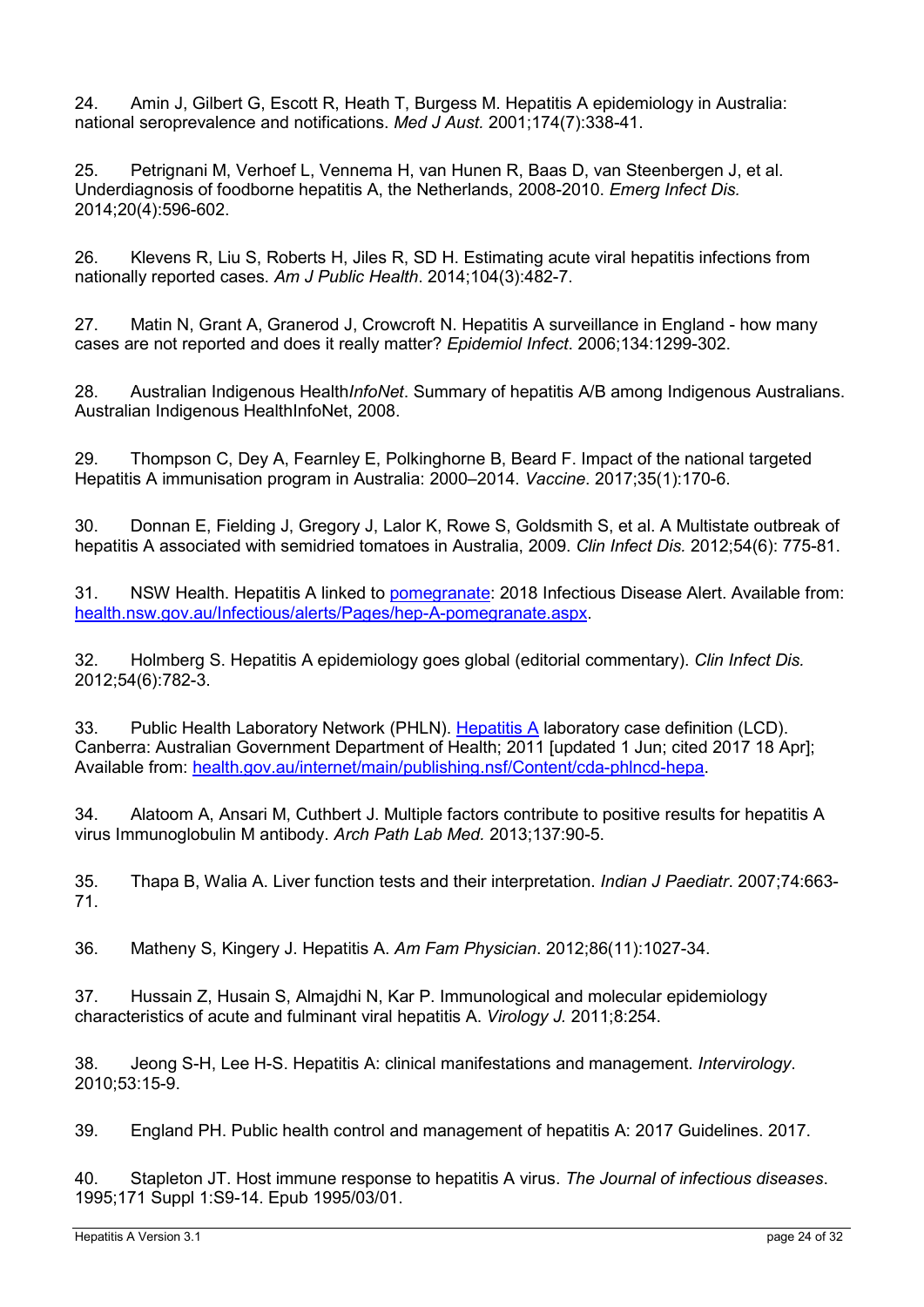<span id="page-24-1"></span>41. Zhu L, Zhang X. Hepatitis A virus exhibits a structure unique among picornaviruses. *Protein & cell*. 2015;6(2):79-80. Epub 2014/11/02.

<span id="page-24-2"></span>42. Leach CT. Hepatitis A in the United States. *The Pediatric infectious disease journal.* 2004;23(6):551-2. Epub 2004/06/15.

<span id="page-24-3"></span>43. Namsai A, Louisirirotchanakul S, Wongchinda N, Siripanyaphinyo U, Virulhakul P, Puthavathana P, et al. Surveillance of hepatitis A and E viruses contamination in shellfish in Thailand. *Lett in Apl Microbiol.* 2011;53:608-13.

<span id="page-24-4"></span>44. FitzSimons D, Hendrickx G, Vorsters A, Van Damme P. Hepatitis A and E: update on prevention and epidemiology. *Vaccine*. 2010;28(3):583-8. Epub 2009/11/21.

<span id="page-24-5"></span>45. Victor J, Monto A, Surdina T, Suleimenova S, Vaughan G, Nainan O, et al. Hepatitis A vaccine versus immune globulin for post exposure prophylaxis. *N Engl J Med.* 2007;357(17):1685-94.

<span id="page-24-6"></span>46. Werzberger A, Mensch B, Kuter B, Brown L, Lewis J, Sitrin R, et al. A controlled trial of a formalin-inactivated hepatitis A vaccine in healthy children. *N Engl J Med.* 1992;327(7):453-7.

<span id="page-24-7"></span>47. Advisory Committee on Immunization P, Fiore AE, Wasley A, Bell BP. Prevention of hepatitis A through active or passive immunization: recommendations of the Advisory Committee on Immunization Practices (ACIP). MMWR Recommendations and reports : Morbidity and mortality weekly report Recommendations and reports. 2006;55(RR-7):1-23. Epub 2006/05/19.

<span id="page-24-8"></span>48. Nelson NP, Murphy TV, McMahon BJ. Hepatitis A vaccination for post-exposure prophylaxis in persons aged 40 years and older. *Vaccine.* 2014;32(25):2939. Epub 2014/02/18.

<span id="page-24-9"></span>49. Lednar WM, Lemon SM, Kirkpatrick JW, Redfield RR, Fields ML, Kelley PW. Frequency of illness associated with epidemic hepatitis A virus infections in adults. *American journal of epidemiology*. 1985;122(2):226-33. Epub 1985/08/01.

<span id="page-24-10"></span>50. Van Der Meeren O, Crasta P, de Ridder M. A retrospective pooled analysis assessing the effect of age on the immunogenicity of Havrix™ in healthy adults. *Human vaccines & immunotherapeutics.* 2015;11(7):1729-34.

<span id="page-24-11"></span>51. Public Health Agency of Canada. Canadian immunization guide: Part 4 - [Active vaccines:](https://www.canada.ca/en/public-health/services/publications/healthy-living/canadian-immunization-guide-part-4-active-vaccines/page-6-hepatitis-a-vaccine.html) Hepatitis A vaccine. Canadian Government; 2016 [updated Sep 2016; cited 2017 18 Apr]; Available from: [canada.ca/en/public-health/services/publications/healthy-living/canadian-immunization-guide](http://www.canada.ca/en/public-health/services/publications/healthy-living/canadian-immunization-guide-part-4-active-vaccines/page-6-hepatitis-a-vaccine.html)[part-4-active-vaccines/page-6-hepatitis-a-vaccine.html](http://www.canada.ca/en/public-health/services/publications/healthy-living/canadian-immunization-guide-part-4-active-vaccines/page-6-hepatitis-a-vaccine.html).

## <span id="page-24-0"></span>**14. Appendices**

- 1. [Algorithm for management of household contacts of hepatitis A](#page-26-0)
- 2. [Algorithm for case and contact management of food handlers with hepatitis A](#page-27-0)
- 3. [Hepatitis A Fact Sheet](#page-28-0)
- 4. [Hepatitis A Public Health Unit Checklist](#page-31-0)
- 5. National Questionnaire on investigation of hepatitis A cases (link on website).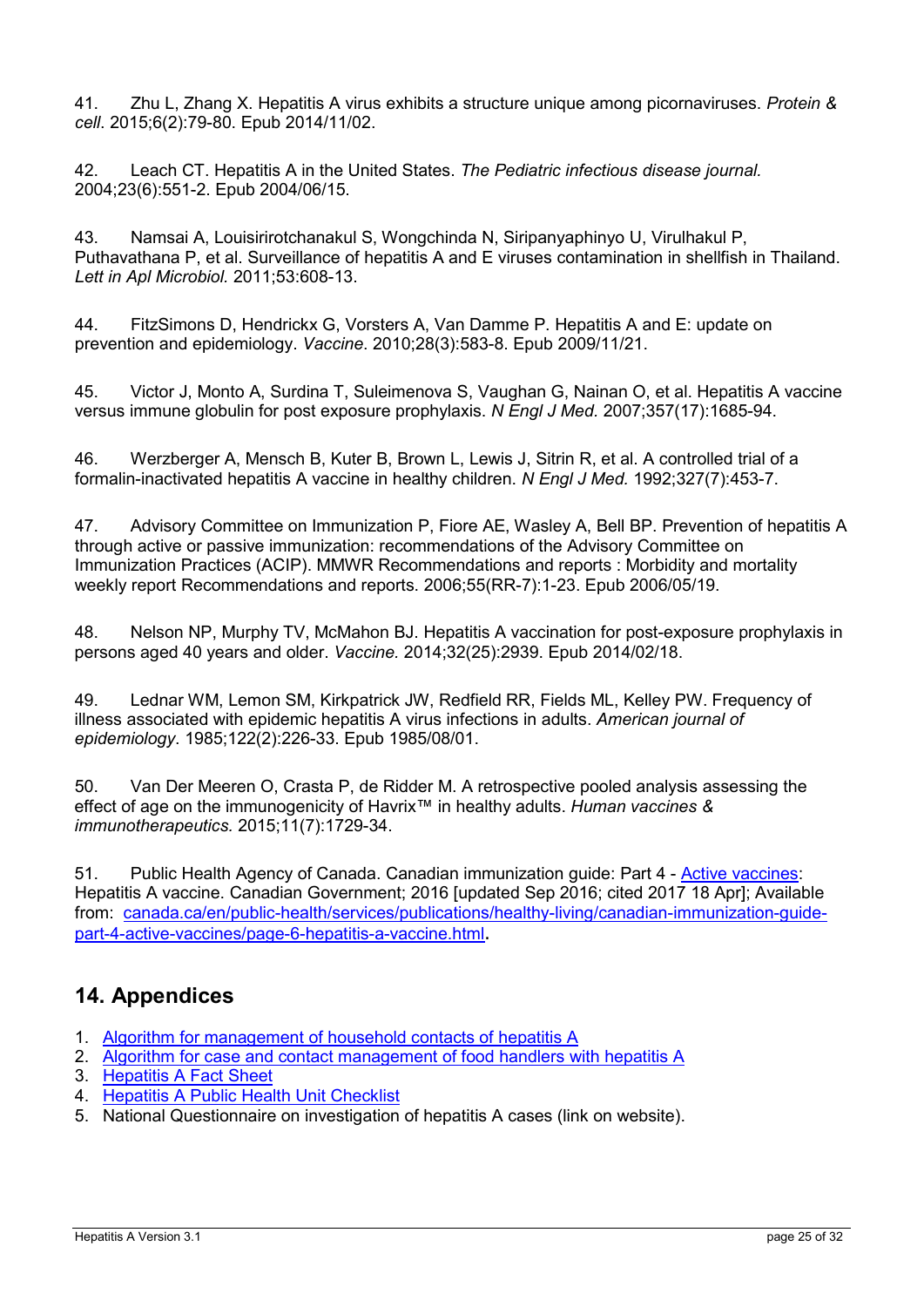## <span id="page-25-0"></span>**15. Jurisdiction specific issues**

[Links](http://www.health.gov.au/internet/main/publishing.nsf/Content/cda-state-legislation-links.htm) to State and Territory Public Health Legislation, the *Biosecurity Act 2015*, and the *National Health Security Act 2007*:

[health.gov.au/internet/main/publishing.nsf/Content/cda-state-legislation-links.htm](http://www.health.gov.au/internet/main/publishing.nsf/Content/cda-state-legislation-links.htm)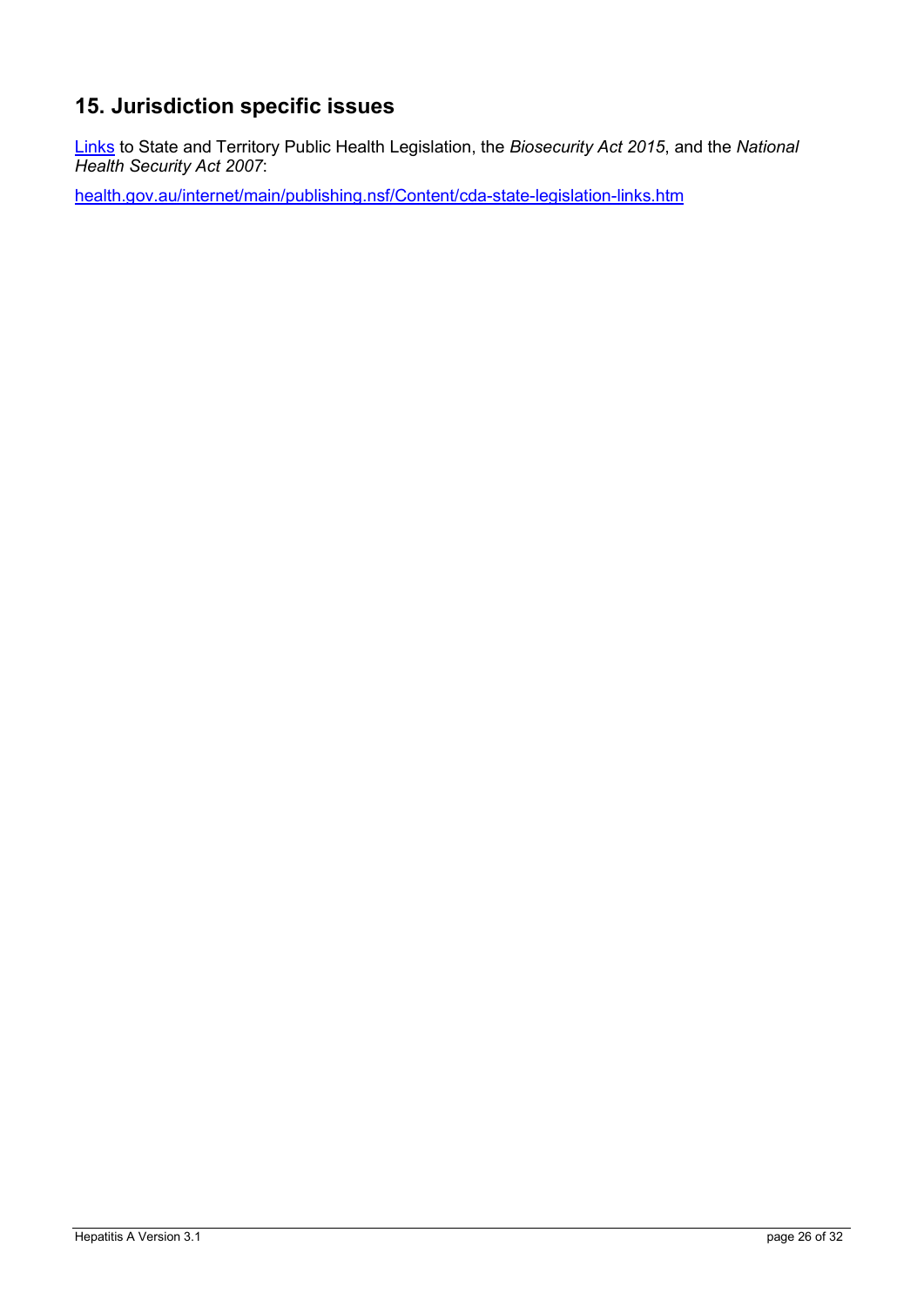### **Appendix 1: Algorithm for the management of household contacts of cases of acute hepatitis A.**

**Modified from the 2009 UK guidelines, Appendix A, page 17.[9](#page-21-10)**

<span id="page-26-0"></span>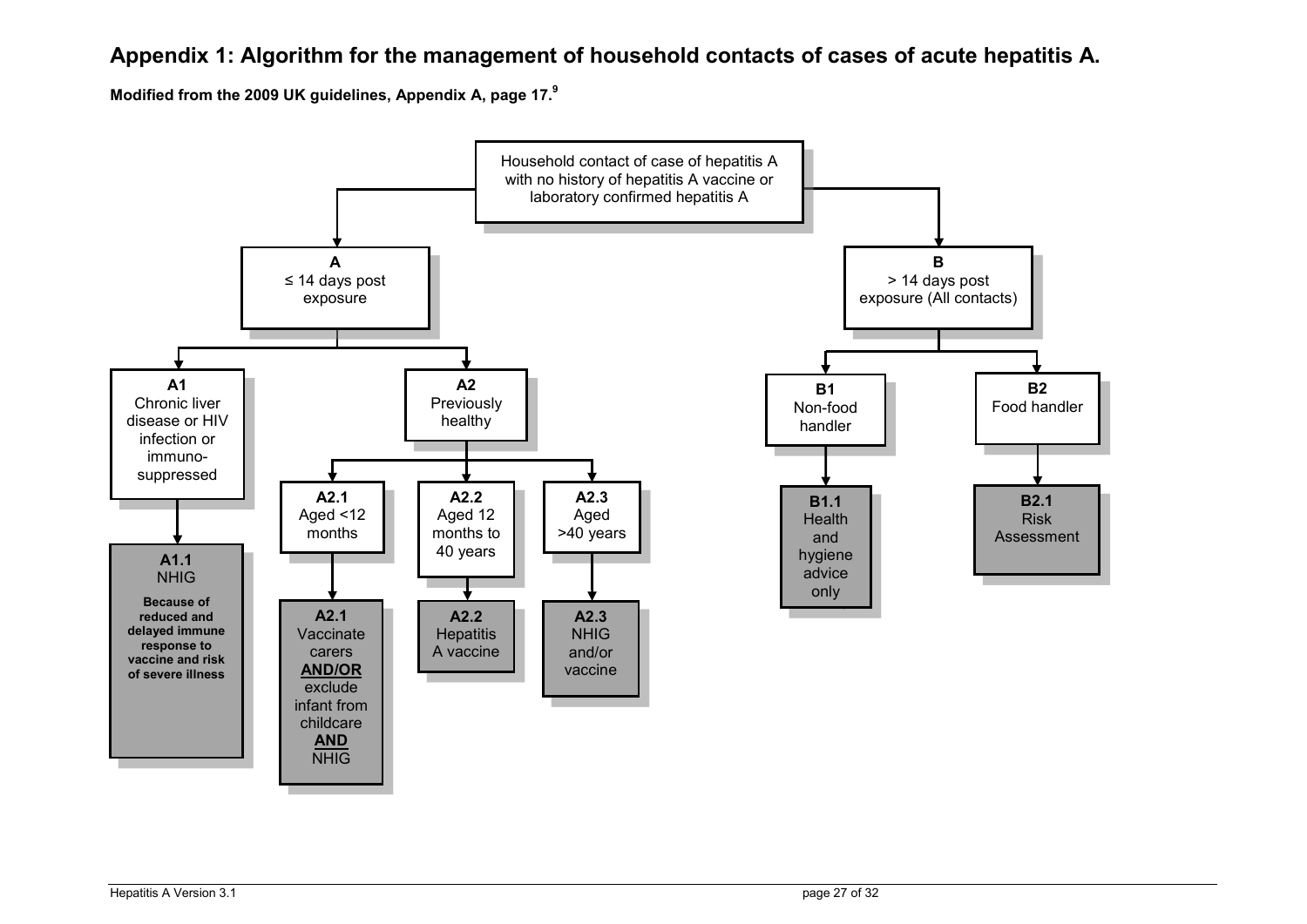## <span id="page-27-0"></span>**Appendix 2: Algorithm for case and contact management of food handlers with acute hepatitis A and prepared ready to eat foods.**

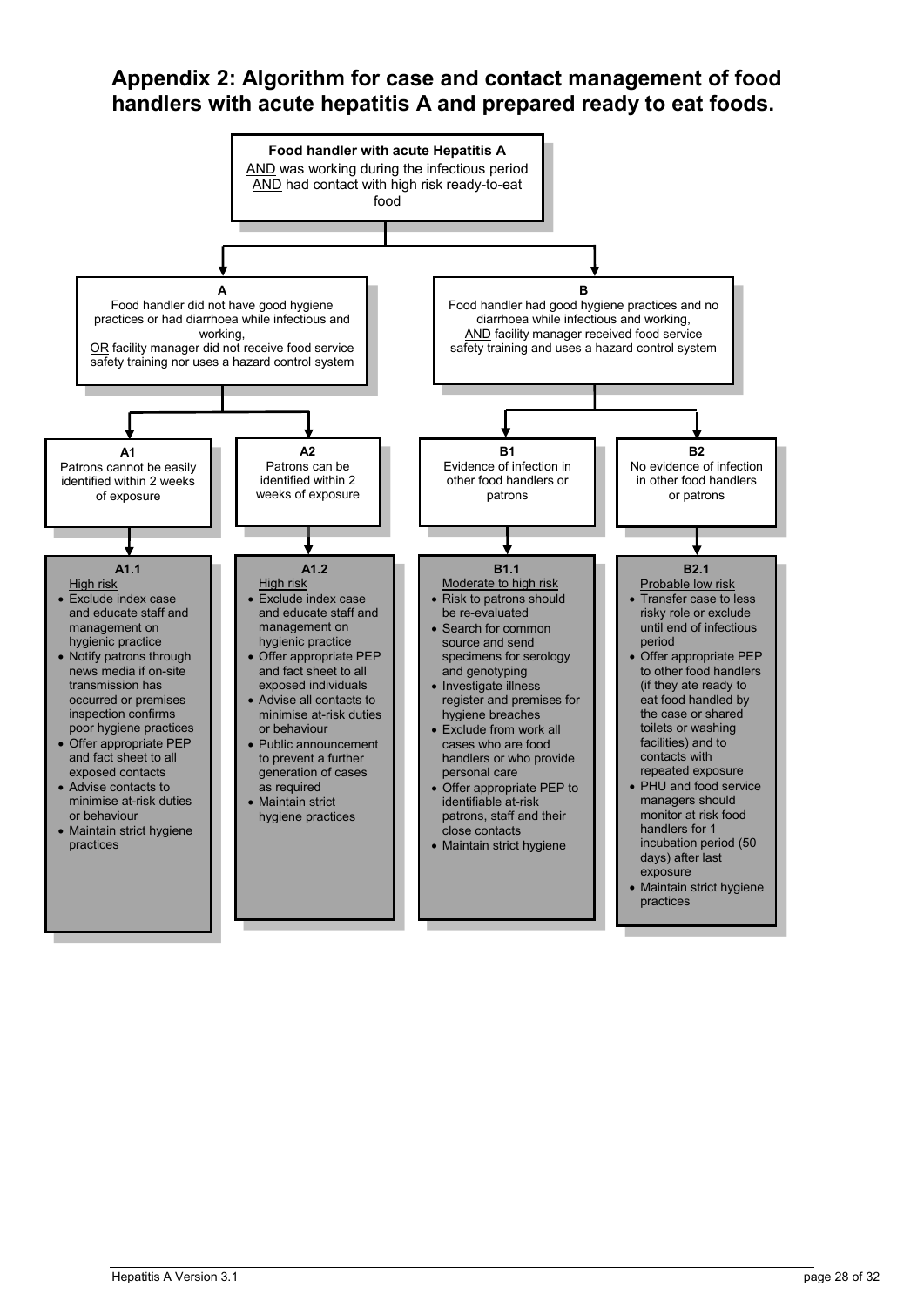## <span id="page-28-0"></span>**Appendix 3: Hepatitis A Fact Sheet**

Hepatitis A is a contagious viral infection of the liver. It is spread by ingesting contaminated food or water or by direct contact with an infected person. Vaccination prevents infection.

#### *What is hepatitis A?*

'Hepatitis' means inflammation of the liver. It can be caused by chemicals or drugs, or by other infections (e.g. bacterial, fingal, parasitic) can cause hepatitis. The hepatitis A virus is a common cause of infectious hepatitis and unlike B and C is not easily spread through the blood. Infection with one type of hepatitis virus does NOT give protection against infection with other hepatitis viruses.

#### *What are the symptoms?*

Symptoms include feeling unwell, tiredness, fever, nausea, lack of appetite, abdominal discomfort, and occasionally joint pains, followed by dark urine, pale stools and jaundice (yellowing of the eyeballs and skin). Jaundice, dark urine and pale stools do not occur in all cases.

Illness is usually mild and lasts one to three weeks. It is almost always followed by complete recovery. Occasionally it is more severe and symptoms can last longer, particularly in people with chronic liver disease. Small children who become infected usually have no symptoms.

Hepatitis A does NOT cause long-term liver disease and deaths caused by hepatitis A do occur but are very rare. Occasionally people are hospitalised for the disease and can have relapsing symptoms after the disease has seemed to have cleared.

The period between exposure to the virus and the development of symptoms is usually about four weeks, but can range from two to seven weeks.

#### *How is it spread?*

Infected people may pass on the virus to others typically from two weeks before the development of symptoms until one week after the appearance of jaundice, or until two weeks after the onset of symptoms if there is no jaundice (about four weeks in total). Caution is advised even beyond this period as the virus can be shed in stools for longer periods.

Large amounts of the virus are found in the faeces (stools) of an infected person during this infectious period. The virus can survive in the environment for several weeks in the right conditions.

Hepatitis A is usually transmitted when virus from an infected person is swallowed by another person through:

- Eating contaminated raw, frozen or undercooked food
- Drinking contaminated water
- Transferring the virus onto hands and eventually mouth after handling soiled nappies, linen or towels of an infectious person
- Sharing personal items such as toothbrushes
- Direct contact (including sexual) with an infectious person.

Outbreaks of hepatitis A have been traced to:

- Person-to-person spread
- Sexual contact especially among men who have sex with men
- Drinking water contaminated with sewage
- Eating food that has been contaminated at its source such as vegetables, berries and shellfish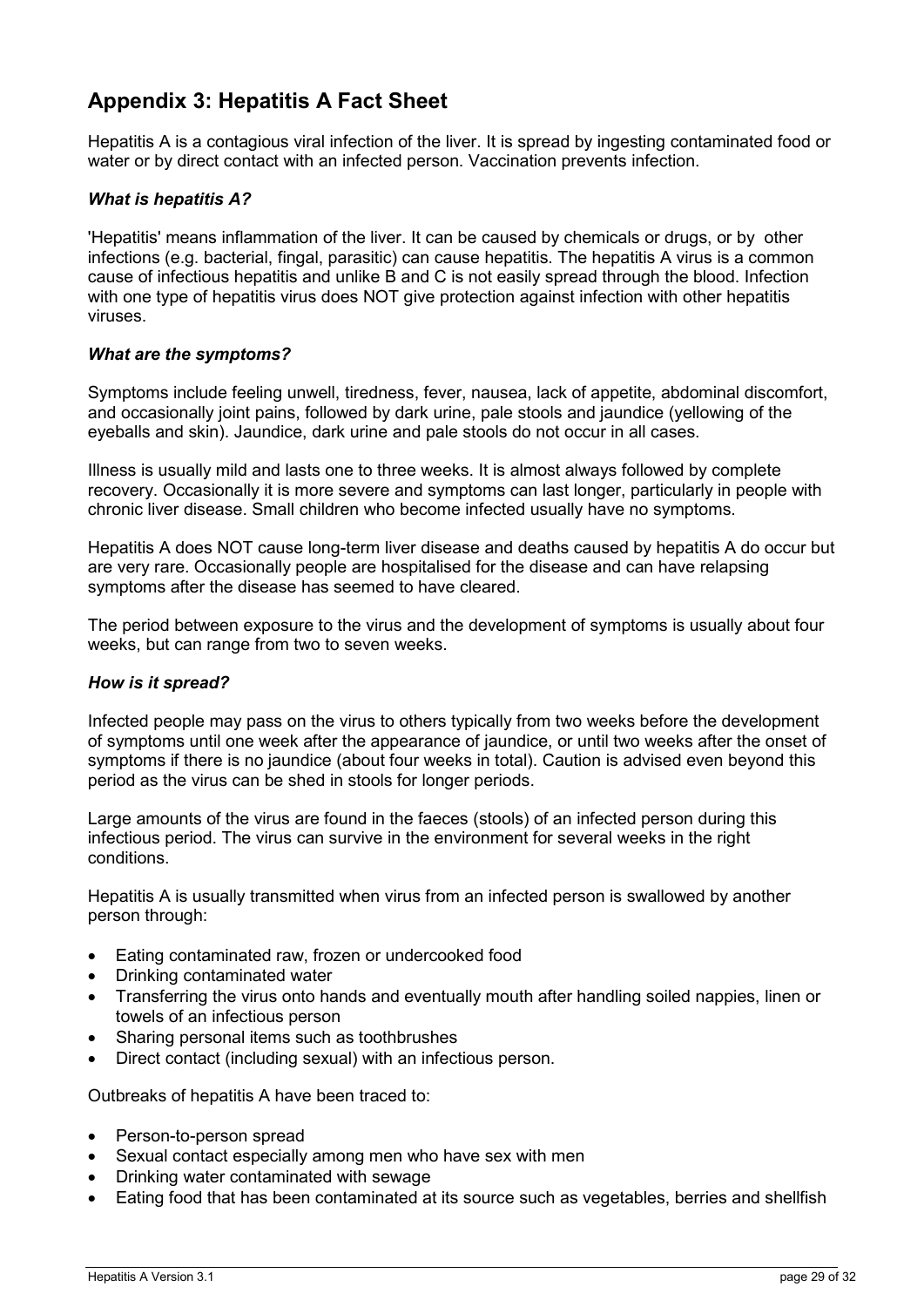- Eating food contaminated by an infectious food handler
- Child-care centres, nursing homes and prisons.

Infection with hepatitis A continues to be a problem for people travelling overseas, especially people visiting developing countries where hepatitis A is common.

#### *Who is at risk?*

Those who have not had hepatitis A or who have not been vaccinated against it, are at risk of catching the disease.

#### *How is it prevented?*

#### *Vaccination*

A safe and effective vaccine is available against hepatitis A, but may take two weeks or more to provide protection. It can protect someone exposed to the virus if given within two weeks of contact. A two-dose course six months apart is recommended for long-lasting protection. Vaccination is recommended for the following higher-risk groups:

- Travellers to countries where hepatitis A is common (most developing countries)
- Men who have sex with men
- Child care and pre-school workers
- The intellectually disabled and their carers
- People who use / inject illicit drugs
- People with chronic liver disease
- People with haemophilia needing regular blood products.

#### *What else can be done to avoid hepatitis A?*

Everyone should always wash their hands thoroughly with soap and running water for at least 10 seconds and dry them with a clean paper towel:

- After going to the toilet
- Before eating
- Before preparing food or drink
- After handling objects that may have been contaminated with body fluids, such as nappies and condoms.

#### *What can be done to avoid infecting others?*

If you have hepatitis A, as well as washing your hands thoroughly, you should avoid the following activities while infectious (your doctor will advise, but typically you are infectious until at least one week after onset of jaundice or two weeks after the onset of symptoms if there is no jaundice):

- Do NOT prepare food or drink for other people
- Do NOT share eating or drinking utensils with other people
- Do NOT share linen and towels with other people
- Do NOT have sex
- Wash eating utensils in soapy water, and machine wash linen and towels.

#### **All people who have hepatitis A should check with their doctor before returning to work or school.**

**The following people have increased risk of passing hepatitis A on to others and must check with their doctor before returning to work or school:**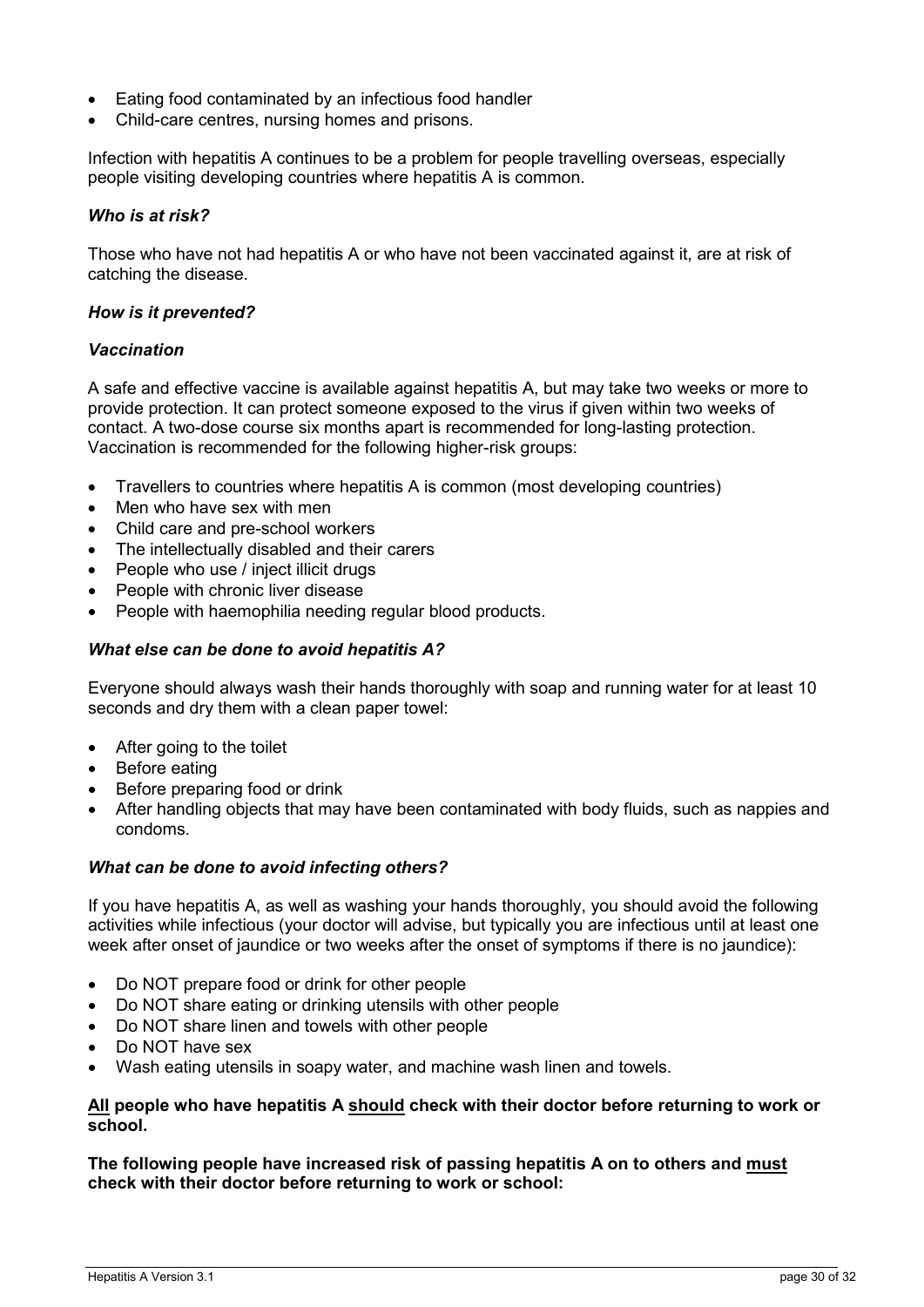- People who handle food or drink
- People whose work involves close personal contact, such as child carers and health workers
- Children who attend child-care facilities

#### *How is hepatitis A diagnosed?*

Diagnosis is usually based on the patient's symptoms and confirmed by hepatitis A antibody testing on the patient's blood. Occasionally, hepatitis A DNA testing (PCR) may also be used for diagnosis on blood or faeces samples.

#### *How is it treated?*

There is no specific treatment for hepatitis A. Rest, good nutrition and fluids are recommended. Avoiding alcohol will reduce the stress on the liver. Household contacts and sexual partners of an infectious person may need to be immunised. Vaccination may prevent illness if given within two weeks of contact with the infectious person.

#### *What is the public health response?*

Doctors, hospitals and laboratories must confidentially notify cases of hepatitis A infection to the local Public Health Unit (PHU).

Public Health Unit staff will work with the doctor, the patient or the patient's family to identify close contacts at risk of infection and arrange for those at risk to receive information about the disease. PHU staff follow special guidelines for managing cases of hepatitis A in people who attend or work at a child-care centre, and in people who handle food for sale.

Public Health Unit staff will also investigate outbreaks of hepatitis A to identify the cause of the outbreak, control its spread and prevent further infections.

#### *For more information:*

Contact your health practitioner or local Public Health Unit.